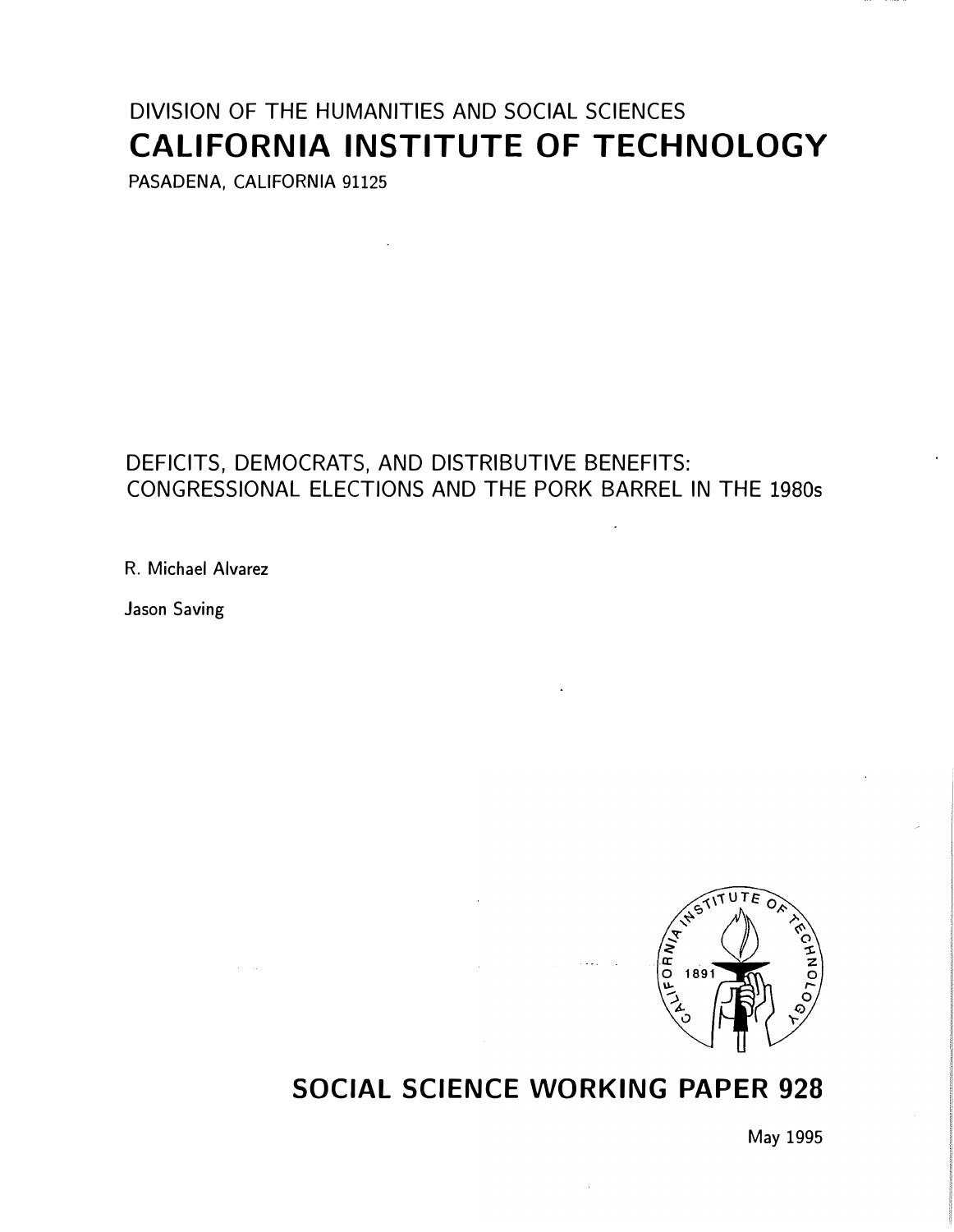# Deficits, Democrats, and Distributive Benefits: Congressional Elections and the Pork Barrel in the 1980s

R. Michael Alvarez Jason Saving

#### Abstract

In this paper, we examine the extent to which legislators receive electoral benefits from altering the geographic distribution of federal outlays. Although there are both theoretical and anecdotal reasons to believe in the existence of such benefits, previous empirical work has largely failed to verify the connection between pork-barreling and reelection. We examine House incumbents during the 1980s, when budget deficits were allegedly forcing legislators to end the acquisition of distributive benefits, and we discover that legislators did in fact reap electoral benefits from pork-barreling in the 1980s, just as they did in the 1950s and 1960s. We further discover that there is a sharp partisan difference in the marginal effects of federal outlays: additional federal monies strongly affect Democratic reelection margins but barely impact the electoral fortunes of Republicans. This conclusion has important implications for recent debates about Congress, divided government, and the recent Republican takeover of Congress.

 $\mathcal{L}_{\text{int}}$  ,  $\mathcal{L}_{\text{int}}$  ,  $\mathcal{L}_{\text{int}}$  ,  $\mathcal{L}_{\text{int}}$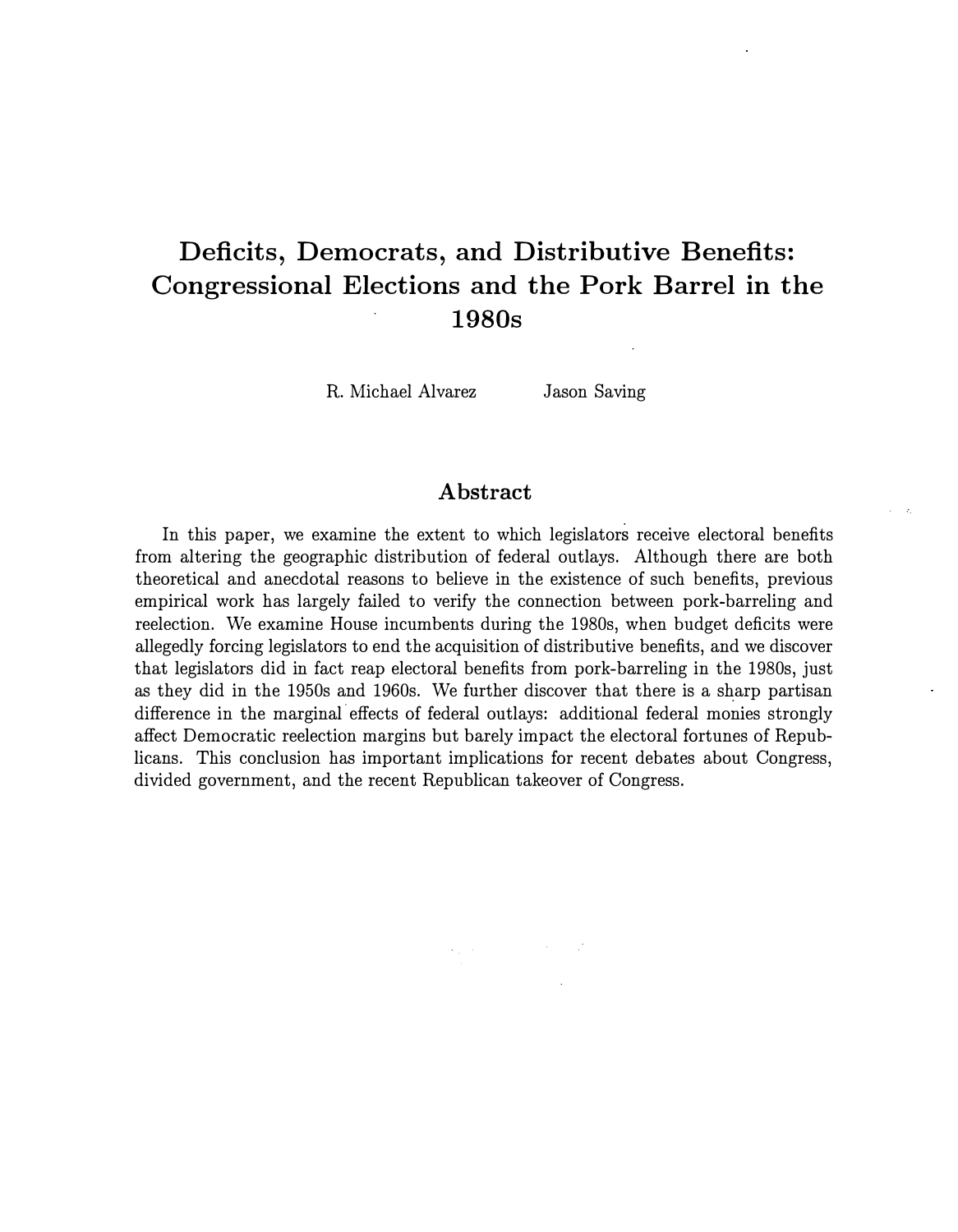# Deficits, Democrats, and Distributive Benefits: Congressional Elections and the Pork Barrel in the 1980s\*

R. Michael Alvarez Jason Saving

As former House Speaker Tip O'Neill used to say, "All politics is local." This is usually taken to mean that representatives pay a great deal of attention to the concerns of their geographic constituents, since they wield ultimate control over a Congressional career. Paying attention to the district back home can take many forms: voting the district's interests on policy issues (Bianco 1994); being an ombudsman for constituents fighting the Washington bureaucracy (Cain, Ferejohn and Fiorina 1987); or bringing distributive benefits to the district (Ferejohn 1974).

What is surprising, however, is the lack of empirical support for a positive relationship between paying attention to the home district and incumbent reelection prospects. There is weak evidence that constituents pay attention to the legislative actions of their representatives (Alvarez and Gronke 1995; Stone 1979). Also, the evidence linking constituency service to electoral success is not strong (Cain, Ferejohn and Fiorina 1987; Johannes and McAdams 1981). Last, the evidence for political manipulations of distributive benefits is mixed (Anagnoson 1980; Chernick 1979; Gist and Hill 1984; Rundquist 1978; Rundquist and Griffith 1976).

That a strong and clear relationship between distributive benefits and electoral success has not yet been shown is even more surprising in light of recent .theoretical debates about the institutional organization of Congress. Informational theories of congressional organization assert that the transmission of information is the key reason for the structure we observe in the contemporary Congress, while distributive theories assert that the structures exist to support the electoral needs. of-members .{Krehbiel J991; Shepsle and Weingast 1981; Weingast and Marshall 1988). Some see political manipulations of distributive benefits as a critical test between these competing models (Alvarez and Saving 1995).

<sup>\*</sup>Thanks to Ken Bickers and Robert Stein for their assistance with the FAADS database. We thank John White and Abby Delman for their assistance. Alvarez thanks the John M. Olin Foundation for their support of his research through a Faculty Fellowship. The data used in this paper are available from the authors via anonymous FTP.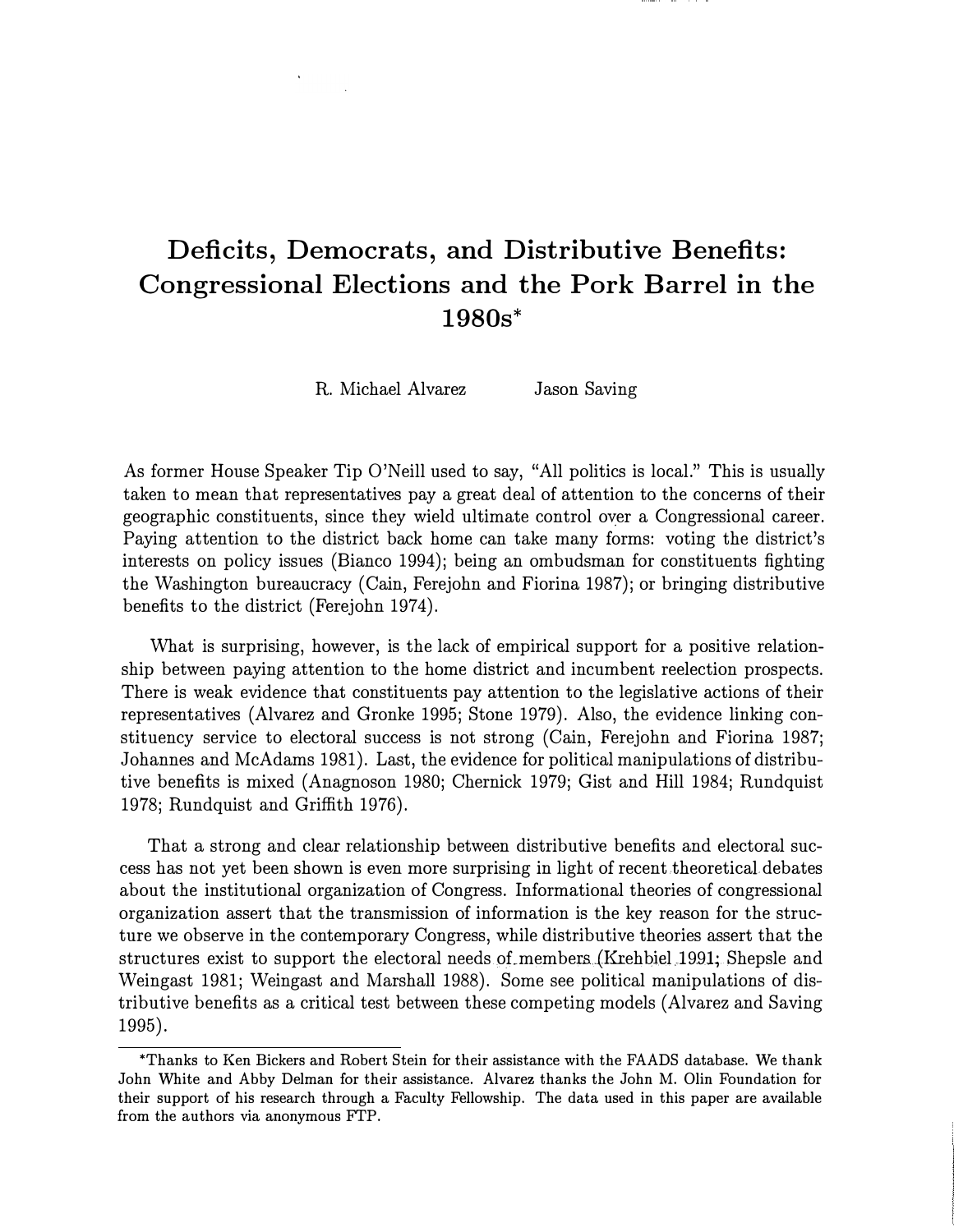In this paper we provide new evidence which strongly supports the hypothesis that House incumbents rely upon the pork barrel to facilitate their reelection bids. This is true even though we use data taken from three election cycles during the 1980's, a time when the discretionary portions of the federal budget were tightening and legislators were under fire to exercise control over an exploding budget deficit. Additionally, we show that Republicans and Democrats face different incentives with respect to the political porkbarrel, and these differences suggest that the extent to which distributive benefits are available to legislators depends upon which party holds the majority in Congress.

### 1 Deficits, Democrats and the Pork Barrel

The two classic studies of the congressional pork barrel focused on large-scale federal projects (Maas 1951; Ferejohn 1974). In these systematic studies of specific distributive policies, solid evidence of the political manipulation of these projects was found, but only through the early 1960's. Other examinations of grant programs (Arnold 1979; Plott 1968; Rundquist and Ferejohn 1975; Strom 1975) and defense programs (Goss 1972) from roughly the same time period found similar evidence of pork barreling.

But studies of later periods have had more trouble finding systematic evidence of political manipulation of distributive benefits. There is a long line of work discounting the political pork barrel (Anagnoson 1980; Chernick 1979; Gist and Hill 1984; Rundquist 1978; Rundquist and Griffith 1976). More recent analyses have disputed those conclusions, but still, in more recent time periods there is not strong evidence of congressional pork barreling (Alvarez and Schousen 1993; Bickers and Stein 1994; Feldman and Jondrow 1984; Mebane 1992).

These contradictory findings raise important questions about the ability of legislators to engage in pork barrel activities. The first of these questions focuses on the politicaleconomic context of budgetary policy. For, these studies seem to ignore the massive changes which have occurred in the process of budgeting. Before the 1974 Budget Control and Impoundment Act, the process of authorizing and appropriating allowed for changes in distributive programs without incurring significant political or economic costs (Wildavsky 1988). But after 1974, the process fell apart under the weight of Washington politics and skyrocketing entitlement spending. The added layers of complexity in the budgeting process, the increased politicization of the budget, and the increasing size of the deficits, probably placed serious constraints on opportunities for representatives to pork barrel. Thus, if opportunities to engage in distributive politics diminished after 1974, the mixed results observed in the literature make more sense.

A second question focuses on the legislators themselves, since these studies have done little to recognize that legislators differ in their abilities to engage in distributive politics.<sup>1</sup>

<sup>1</sup>Bickers and Stein (1994) rightly question studies which have not allowed for representatives to differ in their motivation for distributive benefits for their district. Alvarez and Schousen (1993) argue that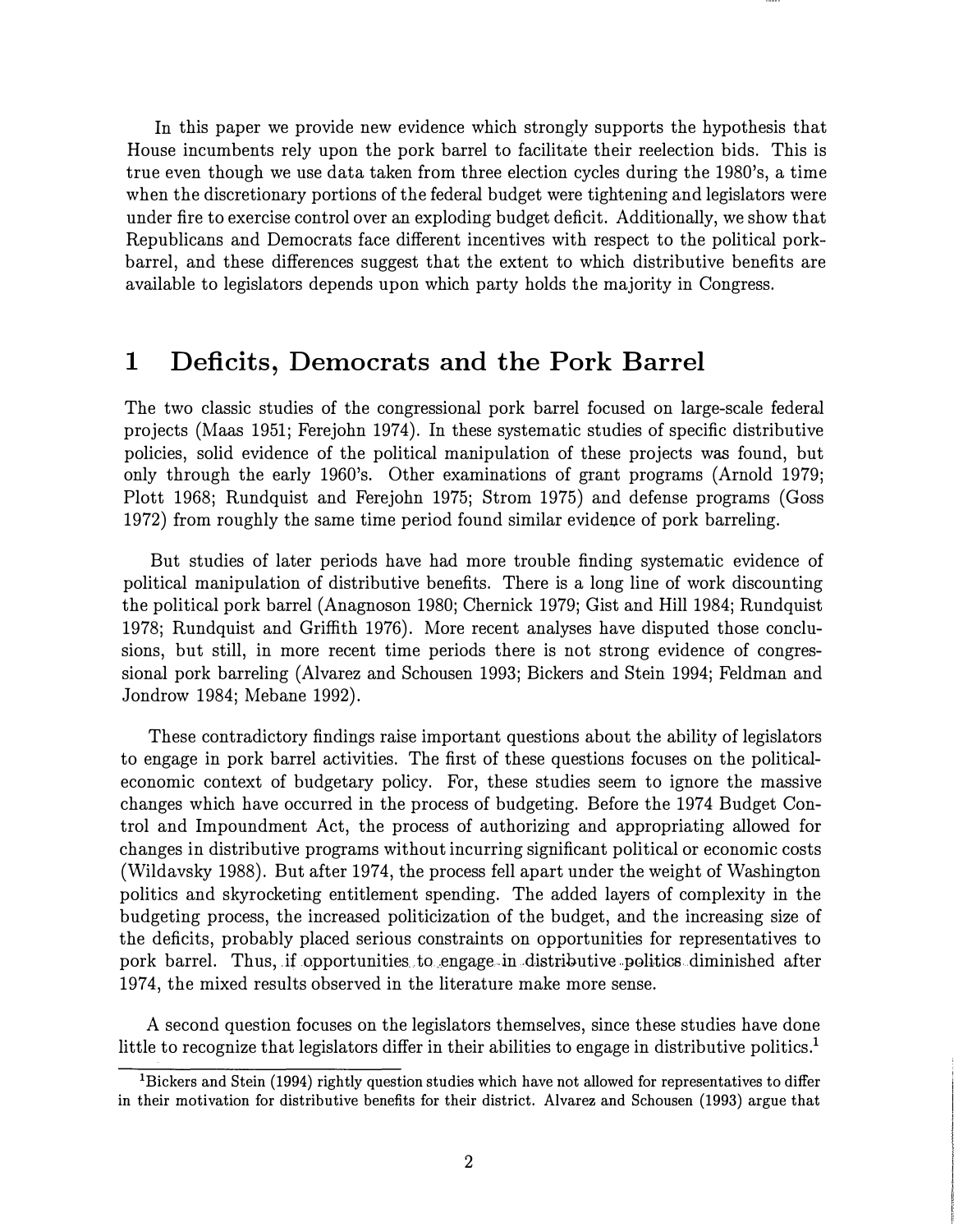As to their abilities, in any particular Congress, members will differ in the skills they use to channel disproportionate shares of distributive benefits back to their constituents. That is, via knowledge of the legislative process, or through institutional position, some representatives are better able to use the system for the benefit of the home district. In fact, members of power and constituency committees do obtain statistically higher levels of federal outlays to their districts, controlling for district demand and other political variables (Alvarez and Saving 1995).

Another major problem in this literature is the measurement of distributive benefits. One of the best definitions of distributive benefits says that they "are characterized by the ease with which they can be disaggregated and dispensed unit by small unit more or less in isolation from other units and from any general rule" (Lowi 1964, p. 690). As applied to pork barreling, distributive benefits are those obtained by representatives who use their political influence to obtain spending in their districts over and above that which they might obtain were universalistic criteria applied.

So, one issue regarding the measurement of distributive benefits is that they should be allocated through non-universalistic criteria. This implies that there are a number of federal disbursements which should not be included in measures of distributive benefits. For example, programs which are tied to economic conditions, like the various federal welfare or unemployment assistance plans, are probably not ones which should be included in measures of the pork barrel. Additionally, mandatory entitlement spending, like social security benefits, should also be excluded since these programs are administered outside the normal congressional budgetary process and are unlikely to be subject to significant political manipulation. In short, the focus should be on federal discretionary spending, which is known to be tied closely to demands for federal disbursements from geographic . areas (Stein 1991; Rich 1989).

Another measurement issue arises when a particular program is initiated in a congressional district. Much of the past work in this area has focused on total spending in congressional districts in certain categories, regardless of whether a program was initiated in the current electoral cycle or decades earlier (e.g. Alvarez and Schousen 1993). However, the focus on total outlays, which includes continuing outlays from programs initiated earlier, runs the risk of biasing results towards the finding that political manipulation of distributive benefits does not occur. For example, if we look at total outlays in some congressional district in 1988 for a particular program, the total allocated would be the sum of continuing awards still in existence and new awards for the current year. If the program had been in existence since 1975, and had been allocating awards to the district since then, the awards in previous years may have been influenced by other congressional incumbents, or by the same incumbent in a different situation. This would seriously damage our chances of finding a relationship between the actions of the current

partisan images make it easier for Democratic incumbents to engage in pork barreling and to gain electoral support as a result than Republicans. A different argument is made by Alvarez and Saving (1995), who show that institutional position (mainly committee membership) plays an important role in determining the variation in distributive benefits across congressional districts.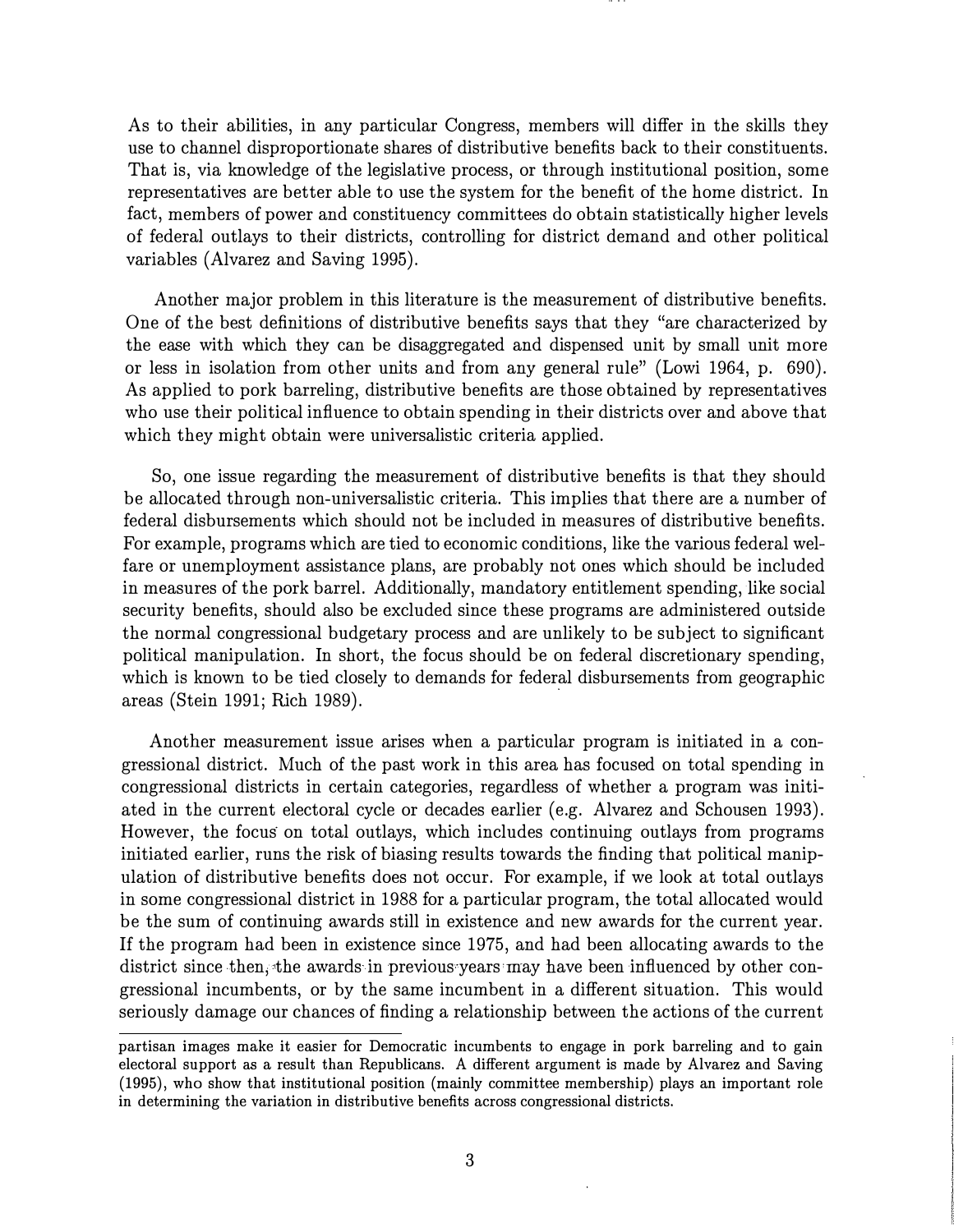incumbent and the current flow of outlays to the district.

The last measurement concern is whether it is better to examine discrete program numbers, or the total amount spent in the district in each program. In Lowi's definition of distributive benefits, a critical component is the discreteness of the benefit; that is, whether it can be divided into bundles which can be allocated to certain individuals or geographic areas. This, combined with the assumption that voters are more likely to monitor the discrete numbers of programs in the district, has led some to advocate program numbers as valid measures of the federal pork barrel (Bickers and Stein 1994). However, others have asserted that voters may monitor dollar amounts instead, under the assumption that they would prefer a program in their district with a large dollar amount to a program with a small dollar amount (Alvarez and Saving 1995; Alvarez and Schousen 1993; Feldman and Jondrow 1984).

These questions in the literature about the federal pork barrel can be resolved empirically, which is the subject of the remaining sections of this paper. But first, the various criticisms leveled above about past research generate a series of hypotheses which will be tested below:

Hypothesis 1: House incumbents rely on the federal pork barrel in their bids for reelection during recent years just as they did during the 1950s and the 1960s.

Even though the budgetary game has changed since 1974, and even though the federal deficit placed serious constraints on increases in discretionary spending during the 1980s, it is quite likely that House incumbents have changed their strategies and have found ways to maintain their abilities to engage in pork barrel activities. Therefore, by providing evidence that the pork barrel positively influences incumbent reelection success during the 1980s, we will show that the reason for the contradictory findings of recent research on the pork barrel does not lie in changes in the budgetary realities of congress.

Within this hypothesis, a number of derivative hypotheses can be tested as well:

Hypothesis lA: New outlays and programs should have a greater influence on incumbent reelection bids than outlay totals and program totals.

Hypothesis lB: New outlays measured by dollars should have a greater influence on incumbent reelection vote margins than the sheer number of new programs.

These ancillary hypotheses all flow from the discussion above. That new outlays and program numbers should have a greater impact on incumbent reelection success relies upon the argument that the total flow of disbursements to a district or state in a particular year is really the summation of the past pork barrel activities of other incumbents or the same incumbent in possibly a different political situation. Thus, measures of new outlays or new program totals should have a stronger influence on incumbent reelection vote shares. That new outlay dollar totals matter more than the number of new programs depends upon the assertion that voters are more likely to monitor the sheer flow of money into the district, rather than the discrete number of programs.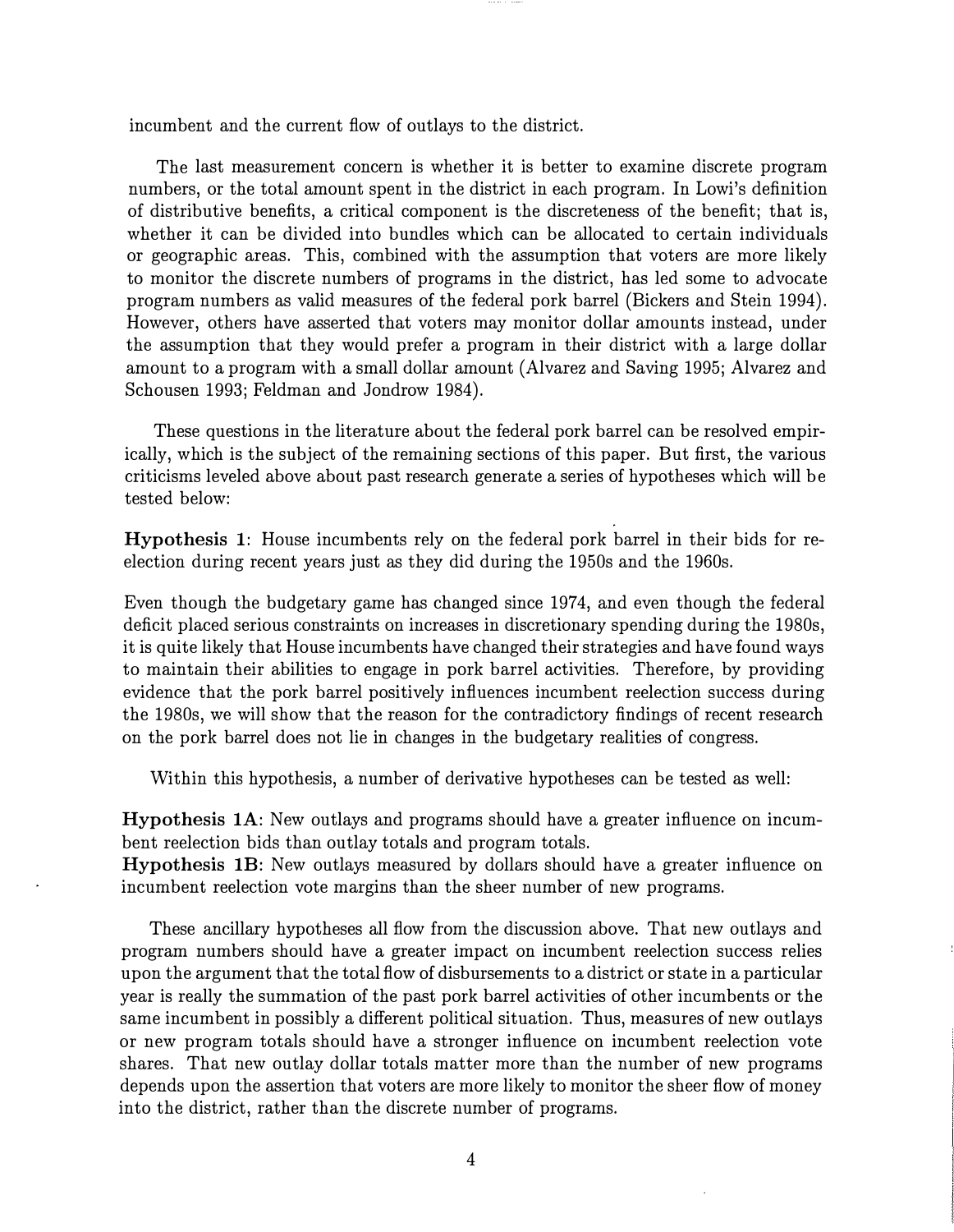But, the 1994 congressional elections ended a forty-year Democratic dynasty in the House of Representatives. To an extent rarely seen in American politics, Republican challengers ran and won on a unified national platform whose rhetoric suggested that the end of pork-barrel politics was near. But is there any reason to believe that the Republicans will abolish or curtail the acquisition of distributive benefits?

Previous work suggests that the political pork-barrel will continue unabated. Distributive theory argues that Congress is characterized by a norm of universalism - that is, every representative obtains distributive benefits (Shepsle and Weingast 1981, Niou and Ordeshook 1985). To the extent that this is the case, a Republican majority should not affect the prevalence of distributive benefits. The work of congressional observers such as Fenno (1973, 1978) and Cain, Ferejohn and Fiorina (1987) supports the central observations of distributive theory, arguing that every representative is aided by the acquisition of distributive benefits so no representative has an incentive to abolish them. Finally, a revisionist view of political parties articulated by Cox and McCubbins (1992) holds that, while the beneficiaries of the political pork-barrel may shift from Democratic to Republican legislators, a change in party control will not endanger the pork-barrel itself:

In our view, congressional parties are a species of legislative cartel. These cartels usurp the rule-making power of the House in order to endow their members with differential power . . . and to facilitate and stabilize legislative trades that benefit their members. Most of the cartel's efforts are centered on securing control of the legislative agenda for its members (p.278).

Thus, previous work may be summarized by three statements, each of which is equivalent: that the structure of the legislature will reflect the interests of its members, that every legislator would reap electoral benefits by pork-barreling, and that no legislator would ever want to abolish the pork-barrel.

Yet, this consensus may be premature. Consider a legislature whose members belong to one of two political parties and suppose that, for whatever reason, the incumbents of one party receive more votes per dollar of pork than incumbents of the other party. Then a legislative structure designed to promote representation by members of the former party would encourage the political pork-barrel but a legislative structure designed to promote representation by members of the latter party would discourage the political pork-barrel.

In particular, suppose it were the case that Democratic incumbents receive a higher marginal benefit from pork-barreling than otherwise equivalent Republican incumbents. Then a legislative structure characterized by pork-barrel politics would tend to increase Democratic representation and decrease Republican representation. This implies that a change in majority-party status could have substantial implications for the political pork-barrel in Congress.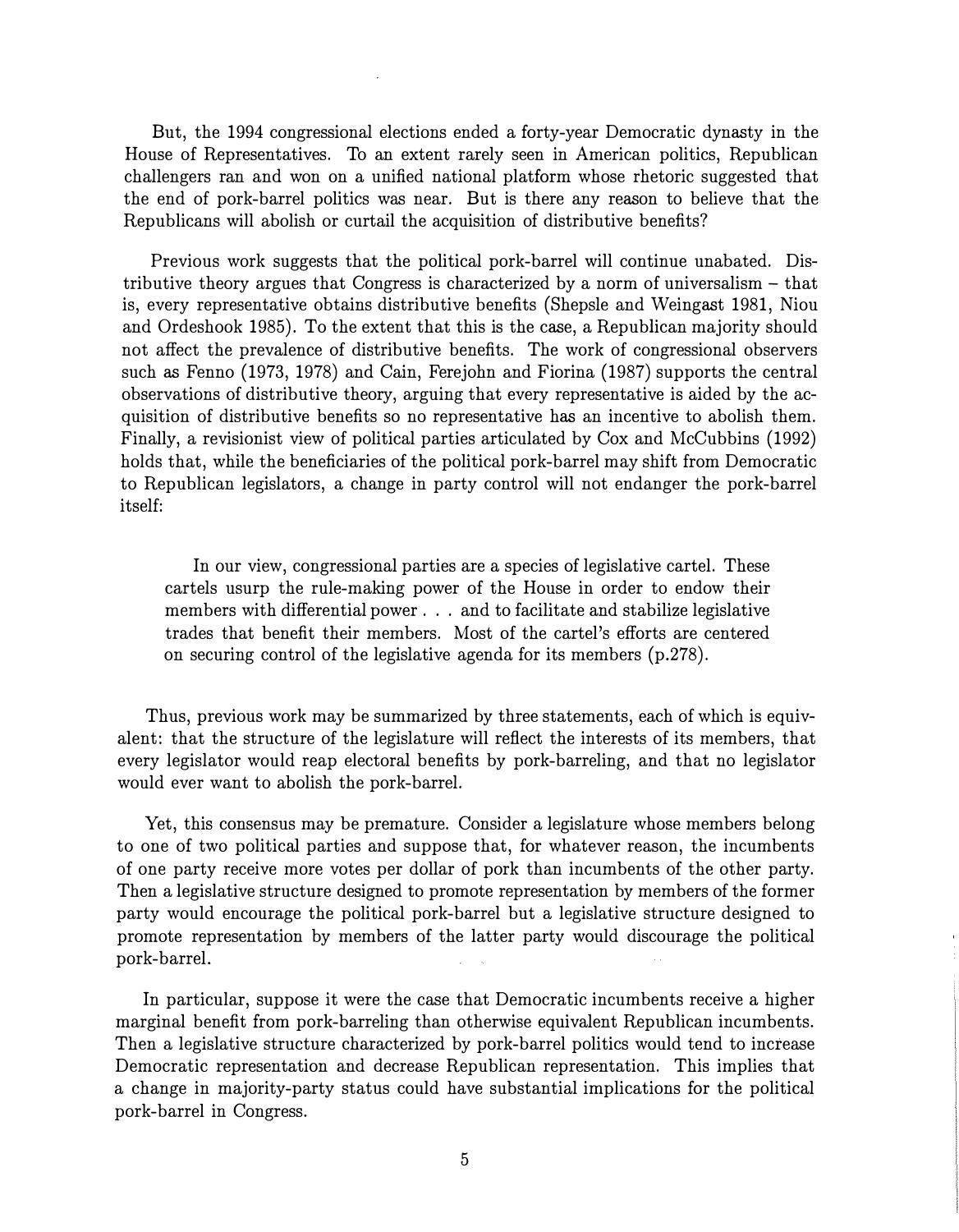We propose the following hypothesis about the electoral consequences of the pork barrel during the 1980s:

Hypothesis 2: Members of the Democratic Party will receive greater marginal electoral benefits from pork-barreling than members of the Republican Party.

This hypothesis has, as we have discussed, a great deal of relevance, both to legislative theorists and to the changes that might be wrought by a Republican Congress. Next, we turn to the research design we use to test these hypotheses.

## 2 Research Design

These hypotheses are tested in this paper with empirical models of incumbent vote shares in three electoral cycles during the 1980s. Restricting our attention to only incumbent elections during the 1980s allows for an initial test of whether the changes in the political economy of the budgetary process in recent history have influenced the ability of House members to engage in significant pork barrel activities. If the changes in the structure of the budgetary process and the constraints of an increasing ·budget deficit have placed serious constraints on the ability of House members to engage in pork barrel activities, we would expect to find that the amount of federal discretionary outlays to a congressional district would not factor strongly into the incumbent's vote share. But if the pork barrel is alive and well in the 1980s, this strongly suggests that members have been able to alter their strategies under the changed rules of the budget process.

Then, the ancillary hypotheses (Hypothesis 1A and 1B) really are concerned with testing specifically the way in which pork barreling matters in incumbent elections. Surprisingly little is known about the empirical details of the electoral significance of congressional distributive politics, aside from recent work by Stein and Bickers (1994). Their primary contributions were to argue that the lack of strong findings in past work stem from poor specification of measures of pork barreling and from a lack of understanding of how the electorate perceives the distributive actions of their representatives. In particular, they argued that one primary flaw in past work has been that researchers have failed to consider whether the number of awards or the dollar amounts of awards are critical for incumbent electoral success. While Stein and Bickers argue for the number of new awards as the appropriate operationalization of the congressional pork barrel, they never compare empirically the effects of awards versus dollars. Neither did they test their assertion that incumbents get more bang for the buck out of new awards than for existing flows of awards. Both of these assertions are tested rigorously below.

# 3 Measures and Analysis

To test these hypotheses, a set of measures of distributive benefits is first required. This study draws upon the federal outlays data contained in the Federal Assistance Awards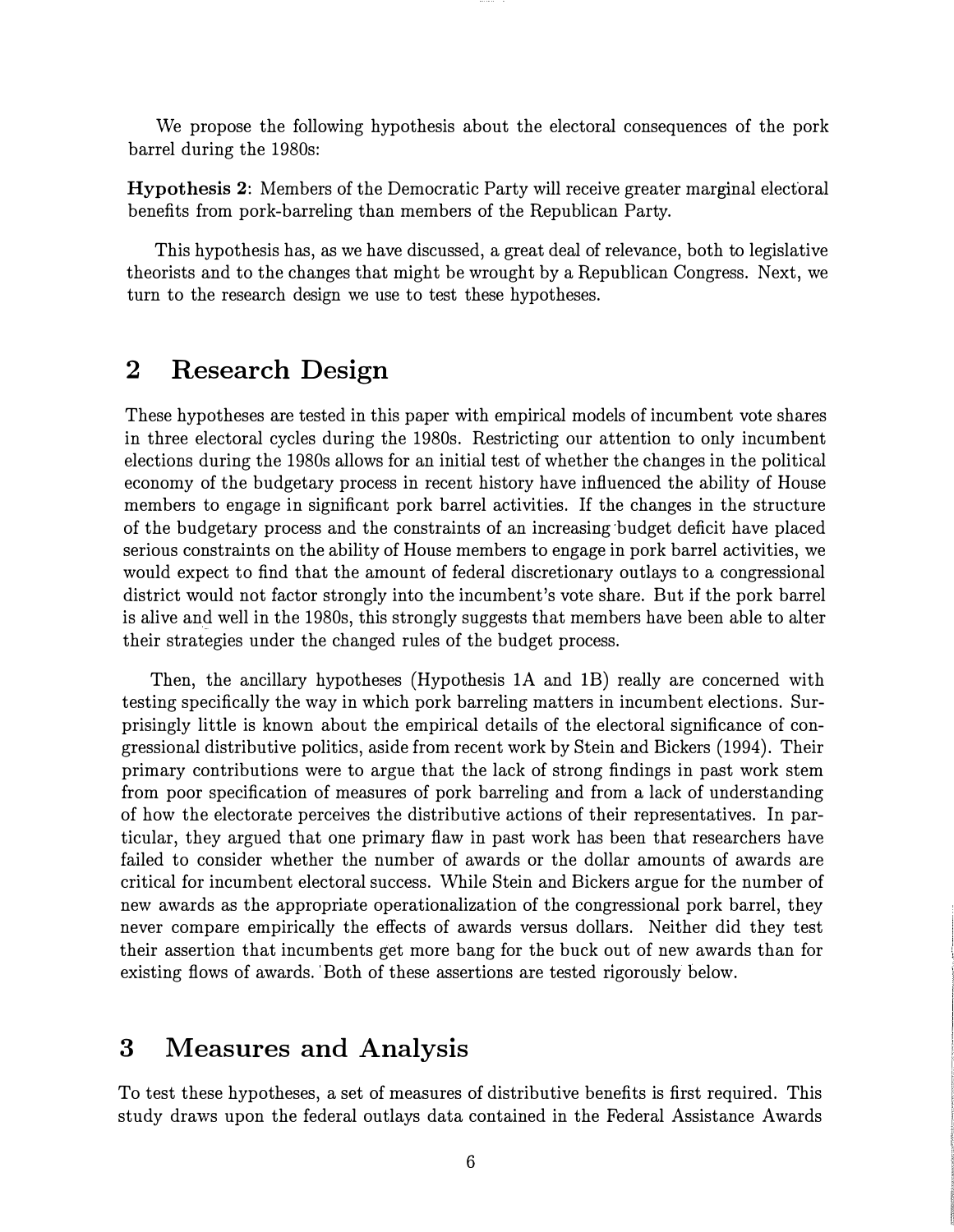Data System (FAADS), originally collected by the U.S. Bureau of the Census. This database, collated and made available in a useable form by Bickers and Stein (1991), contains records of awards from each federal domestic spending program at the congressional district level, back to 1983. A wide array of information about the annual expenditures in each congressional district for each program award is available; here we draw upon a number of measures of federal outlays:

- Outlays in each district
- New outlays in each district
- Number of awards in each district
- Number of new awards in each district

In calculating each measure of outlays to each district, we included only discretionary outlays. In other words, outlays for the major entitlement programs — Social Security, Medicare, Food Stamps, and the like  $-$  are excluded from the above measures. Given they are entitlements, they should not be subject to much political manipulation once enacted, and so should not be included in measures of the pork barrel.

Also, the distinction between total outlays or awards and new outlays or awards needs to be made clearly. The former are continuing awards, which represent the annual allotments made in a district under a program which has been previously awarded. In contrast, a new award occurs once a recipient in a congressional district first is granted money under a specific program. This distinction is important since continuing outlays and awards might not measure current pork barrel activities as well as new outlays and awards (see Hypothesis lA, above).

Table 1 describes the distribution of various measures of the political pork-barrel. As is evidenced by the table, there are enormous differentials across districts in porkbarrel expenditures. For example, the dollar value of new real outlays to districts varied from about one hundred million dollars to over five-and-a-half billion dollars, and the number of new programs to districts ranged from a mere 23 to well over seven thousand. The standard deviations (a billion dollars and seven hundred programs, respectively) demonstrate that apparent differences across districts are in fact widespread, and are not simply a function of a few outliers.

Of course, since we are examining the effects of pork barrel behavior by House incumbents on their election prospects, it is first important to specify the dependent variable in the analysis. Here, incumbent vote margins from races in which incumbents faced some challenge in three elections (1984, 1986, and 1988) are used as the dependent variable.

Next, testing the hypotheses  $-$  all revolving around predictions about the effect of distributive benefits on incumbent election successes — outlined above requires a model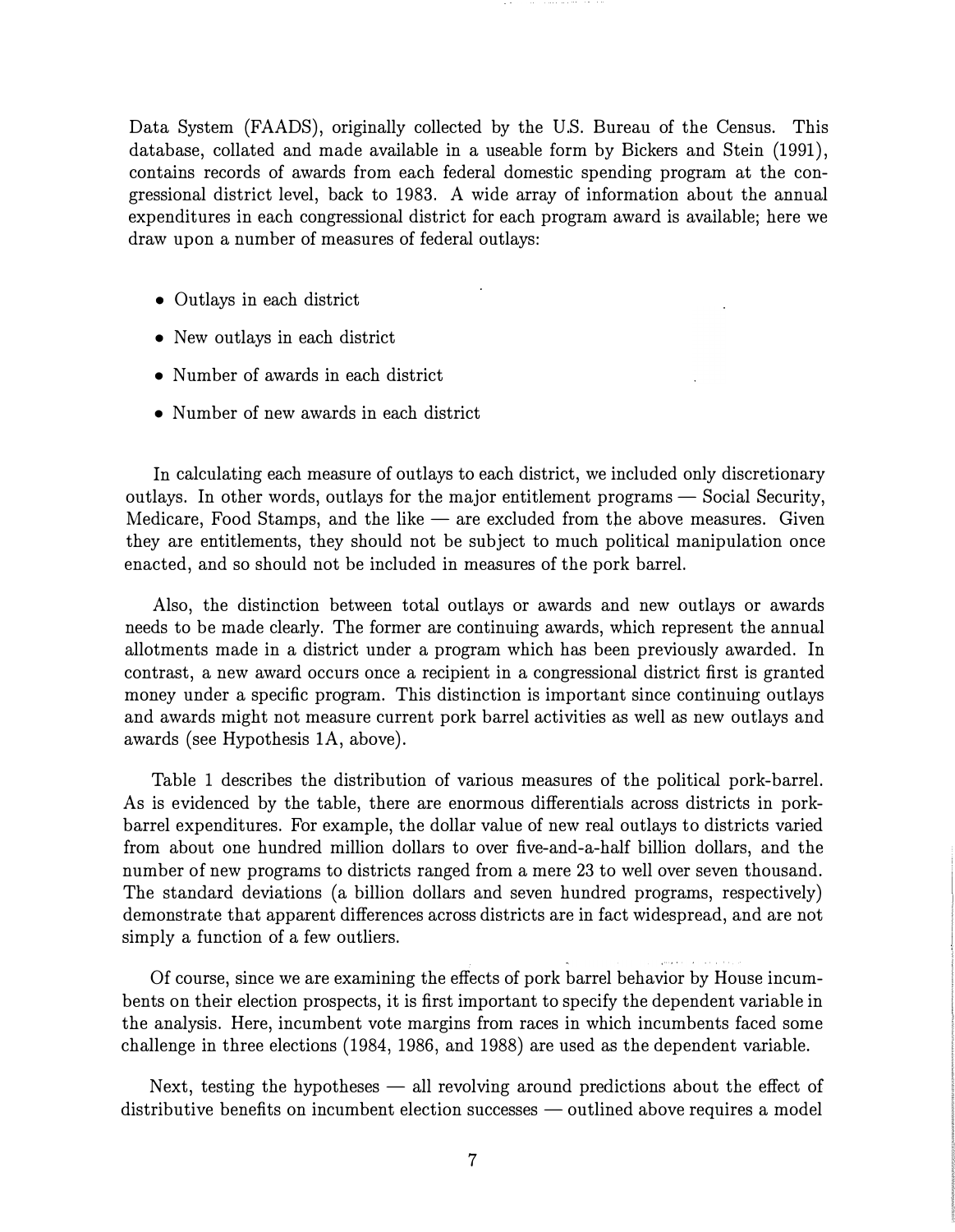of House elections with an appropriate set of control variables. In the literature on House elections a number of variables have been shown to have substantial influences on incumbent vote margins. To control for the effect of *elite expectations* we use a measure drawn from the October ratings of House races by Congressional Quarterly Weekly Review; operationalized as a seven-point scale where 1 means the challenger is thought likely to win and where 7 means the incumbent is almost certain to win, this variable should have a strong positive impact on incumbent vote margins. Also, the normal vote in a district, measured as the average of the votes received by the challenger's party in the previous Senate, House, gubernatorial and presidential elections in the past six years, should influence incumbent electoral margins negatively. The incumbent's party should also influence incumbent electoral successes; membership in the majority party (coded as a binary variable with 1 for Democrats) should increase the incumbent's vote share in this period. Next, campaign spending is an important determinant of incumbent electoral success, and we operationalize the incumbent's campaign spending share as the percentage of expenditures made by the incumbent, which should have a positive effect on incumbent vote margins. The economy is thought to affect congressional elections, and to control for that we include a measure of real income change as the change in state-level real disposable income in the past year. Further, the quality of the challenger influences the vote shares of incumbents, and we measure this with an eight-level measure of challenger quality based on their past electoral experience. With high-quality challengers given higher scores on this scale, a negative relationship between this variable and incumbent vote shares is expected. Last, a dummy variable is included in the model to control for the effects of scandal in the current electoral cycle.

These controls all form the baseline House incumbent model. Then, we add different operationalizations of pork barreling variables to test the various hypotheses about the effect of the pork barrel on incumbent vote margins. The first set of models examines the relative effectiveness of new versus existing awards, both in dollar amounts and in number of awards. Also, these models examine the relative effects of dollar amounts and numbers of awards on incumbent vote margins. The second and third sets of models, then, are similar except that the second looks at project grants and the third at formula grants. The fourth set of models examines the interaction between partisanship and pork barreling.

# 4 The Pork Barrel and Incumbent Voting

The first set of hypotheses we wish to test in this paper focus generally on whether the pork barrel is politically relevant for incumbent House members in the 1980s. The more specific hypotheses we outlined above concern the specific details of which type of pork barrel activities House incumbents get the most credit for during their reelection bids: whether existing pork barrel expenditures outweigh new expenditures; whether the electorate seems to focus on the dollars spent by the federal government in the district or the number of new projects; and last whether incumbents get electoral bang out of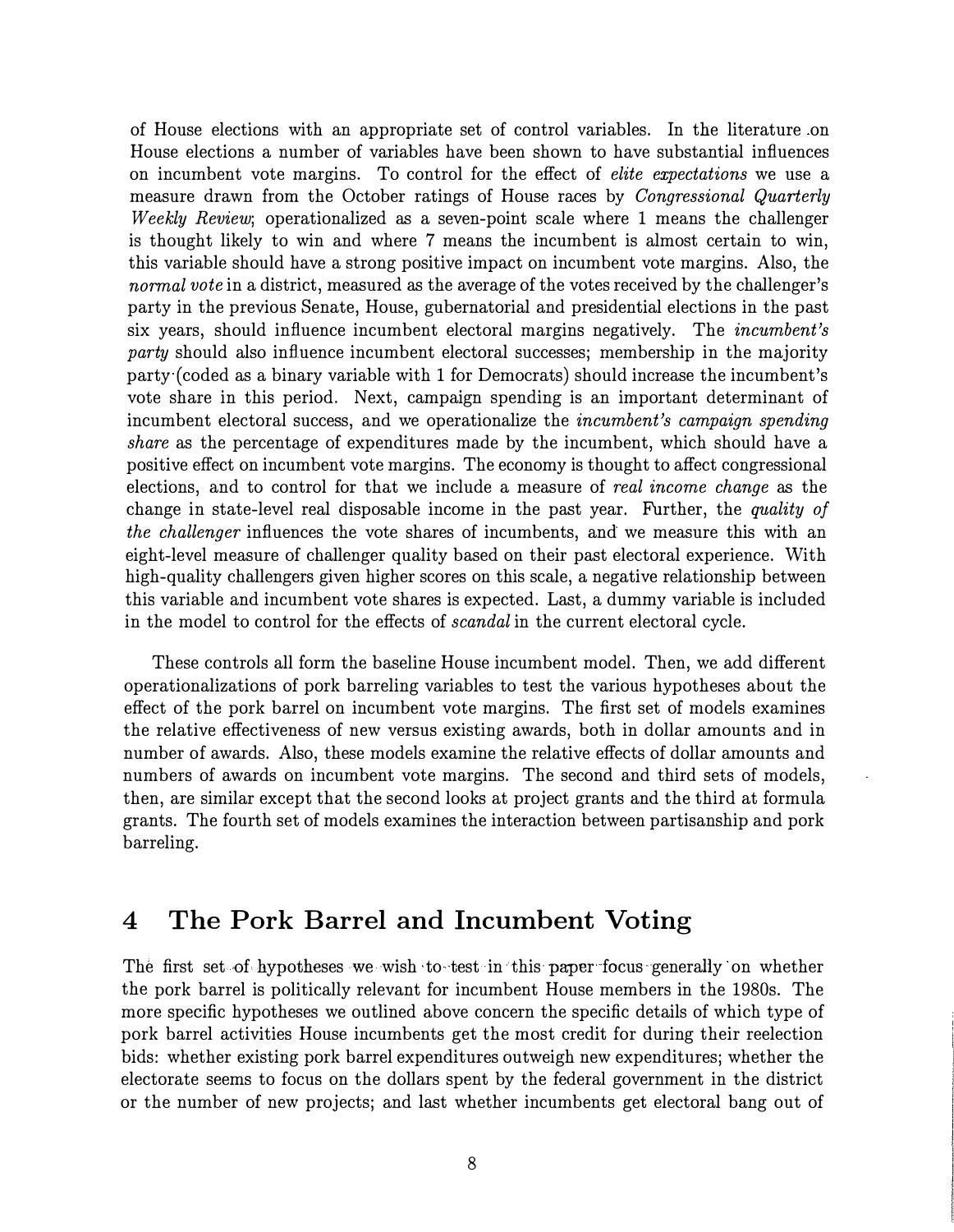federal project grants or formula grants.

In Table 2 we present six regression models which begin to answer these questions. Here we regress the control variables described in the previous section and different specifications of total outlays and program numbers in each district. Each specification includes a different operationalization of the federal pork barrel. .

Notice first that these regression results resemble closely those previously published in the literature; all of the control variables have the expected effects on House incumbent votes, and they are all estimated precisely. Additionally, the fit of the regressions is quite good, with reasonably high adjusted  $R^2$ 's and low regression standard errors.

Next, the first four regression models in Table 2 each operationalize the federal pork barrel in different ways. Models 1 and 2 each look at the dollar totals of all existing federal programs in each district, with Model 1 including total real outlays and Model 2 only total new real outlays. Both these estimated coefficients are positive and statistically significant, showing that the federal pork barrel as measured in dollars spent in each district, did positively influence incumbent votes in the 1984, 1986 and 1988 election cycles. Additionally, notice that the estimated effectiveness �f new real outlays is over twice the magnitude of total real outlays. For a typical incumbent, this result means that increasing total federal outlays to their district by one hundred million dollars translates into only .056 percent more of the vote in each election, while increasing total new outlays by the same amount would give them . 17 percent more of the vote.

Then in Models 3 and 4 we have operationalized the federal pork barrel as total numbers of programs (Model 3) and total new programs (Model 4). Both of these coefficients are statistically significant and positive, meaning that *numbers* of new and existing programs also matter to voters during the 1980s. Here, it is interesting to compare the relative effects of existing numbers of programs with the estimated effects of new programs. In these results, the estimated effect of the number of new programs dramatically swamps that of existing programs — the estimated coefficient on number of new programs is almost five times greater than the estimated effect of all existing programs. For a typical incumbent, then, adding one thousand programs to their district yields .22 percent more of the vote; but adding one thousand new programs gives them 1.04 percent more of the vote.

So, these four regression models produce two impressive findings. First, we can clearly confirm that despite the constraints on the federal budget during the 1980s, and all of the changes to the budgetary process before and during that period, House incumbents are gaining electoral advantage by directing federal programs to their districts. There is no doubt that the federal pork barrel was alive and well during the 1980s. Second, we can also conclude that House incumbent benefit more by bringing new programs to their district than by maintaining high levels of existing programs. Across the four different operationalizations of pork barrel behavior it was clear that new programs (measured in dollars or program numbers) mattered much more for incumbent electoral success than existing programs.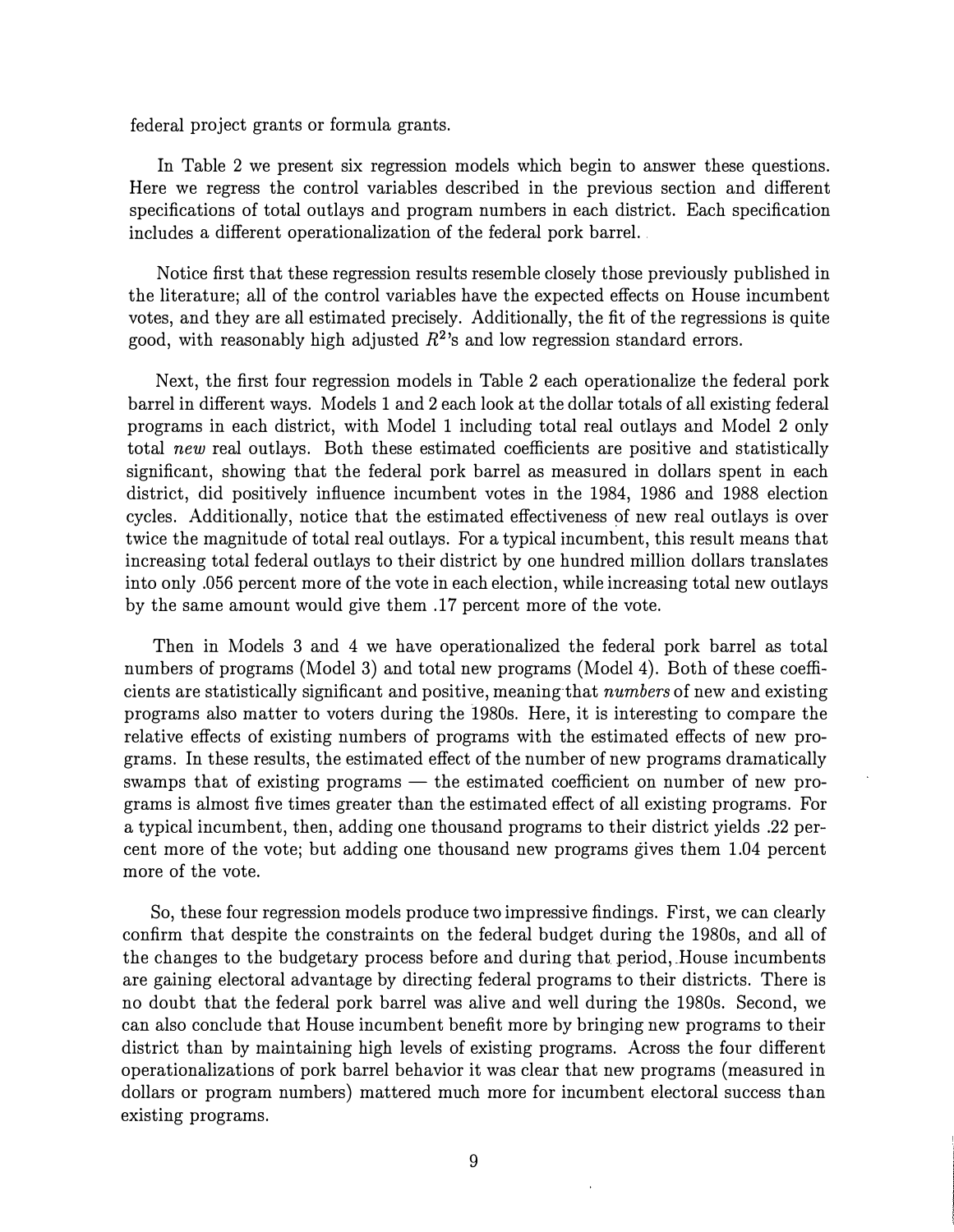But, are voters more interested in the dollar amounts or the number of new programs? There are two ways to answer this question. The first is to use the information in Table 1 on the actual distribution of each of these operationalizations of pork barreling to see what the relative effects of new dollars and new programs are for House incumbents. During this period, a typical House incumbent receiving the minimum new dollars to her district would receive . 16 percent more of the vote, while a House incumbent receiving the maximum new dollars to her district would get 9.31 percent more of the vote  $-$  a difference of 9.15 percent of the vote. On the other hand, were this incumbent to get the minimum number of new projects she would receive .02 percent more of the vote, but would receive 7.60 percent more if she had the maximum number of new programs  $-$  a differences of 7.58 percent of the vote. Clearly, across the possible range of new dollars and new numbers of programs, incumbents can get more votes by maximizing the new dollars to their district.

The second way to answer this question is to enter both new dollars and numbers of new programs into the same regression model. We do this in Models 5 and 6 of Table 2. In both models, while the estimated effects of real outlays or real new outlays measured in dollars does not change from the estimated effects in Models 1 and 2, the estimated effects of numbers of programs and numbers of new programs do drop considerably. In fact, the estimated effects of both numbers of programs and numbers of new programs are statistically insignificant. Thus, the evidence presented in Table 2 indicates that voters seem to bring information about the dollar amounts of incumbent pork barrel activities into the voting booth and not information about the number of programs the incumbent has brought to the district.

It therefore appears that the number of programs is irrelevant to electoral success. Yet, this finding presents a sharp contrast to the work of Bickers and Stein [1994], who argue that it is the number of projects rather than the dollar amounts of those projects that influence voters. Given this, we decided to test the proper functional form of the two variables using the Box-Cox technique.<sup>2</sup> The test revealed an interesting difference between these variables, suggesting a linear formulation (parameter value of 0.88) for new dollars but a logged formulation (parameter value of 0.00) for new programs. Further regressions using the logged number of new programs in place of the number of new dollars yielded results that were qualitatively identical to the results of Table 2, and a combined regression similar to Model 6 of Table 2 revealed that both variables were highly significant. A summary of these results is presented in Table 3.

$$
y = \alpha + \beta g(x) + \varepsilon
$$

and and

where

$$
g^{\lambda}(x) = \frac{x^{\lambda} - 1}{\lambda}.
$$

The Box-Cox technique estimates  $\lambda$ , and that parameter gives the functional form for the particular x variable (or set of x's). If  $\lambda = 1$ , the functional form is linear; if  $\lambda = 0$ , the functional form is log-linear; and if  $\lambda = -1$ , the functional form is the reciprocal of x.

<sup>2</sup>The Box-Cox technique estimates a form of the linear regression model: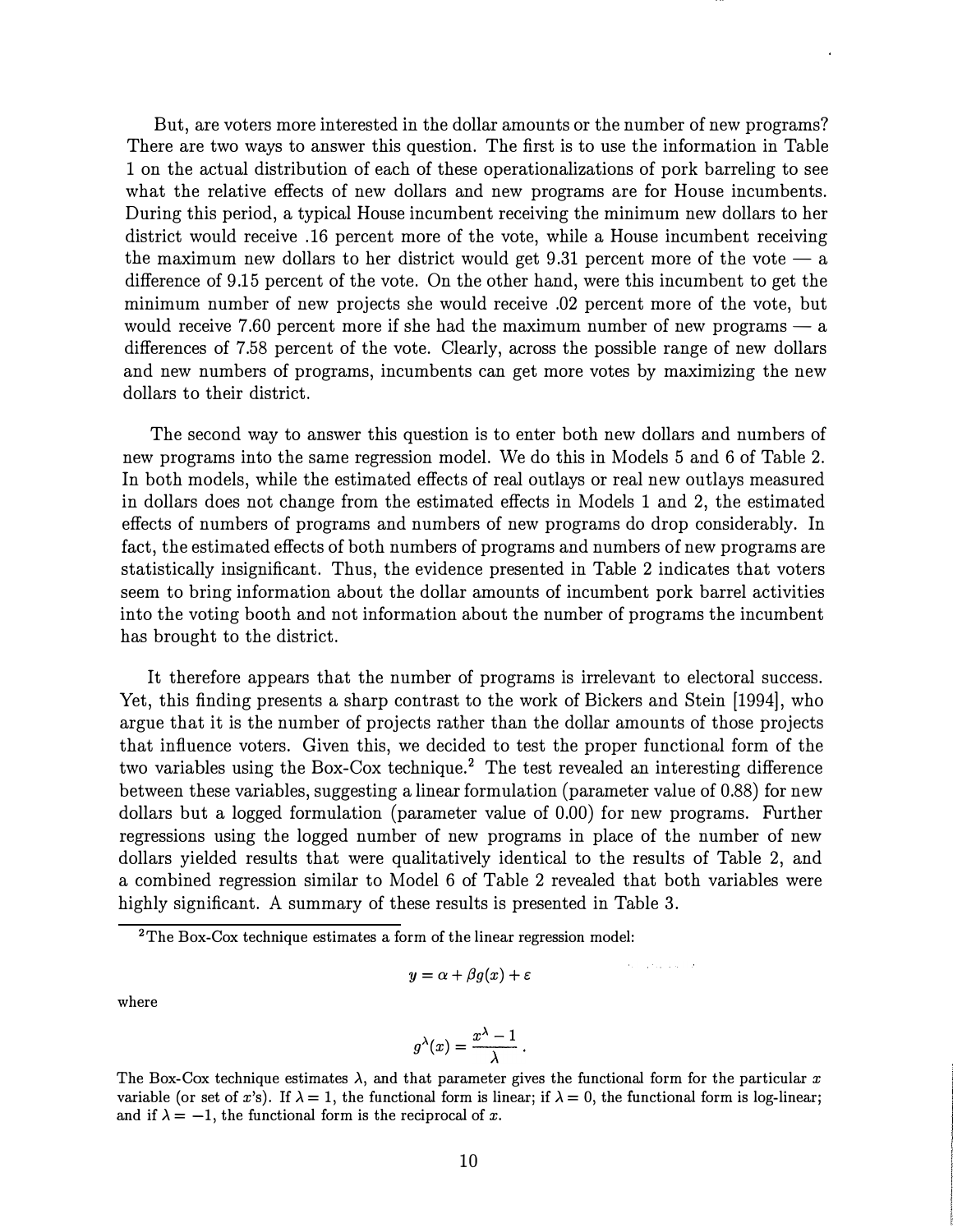When both new dollars and logged new programs are included in a regression, as in the case of Model 10 of Table 3, both variables attain statistical significance. There are two possibilities about the true relationship between these variables: either they measure two distinct aspects of pork-barrel politics or else they measure the same aspect with different random shocks incorporated within them. Each of these possibilities is problematic for statistical analysis. If the variables measure different aspects of pork-barrel politics, then new dollars and logged new programs have qualitatively different effects on voters, and both should be included in statistical regressions. It is of course possible to develop stylized facts about this result, but there is neither theoretical nor anecdotal support for such a differentiation. If the two variables actually measure the same underlying aspect of pork-barrel politics, then the inclusion of both variables in statistical regressions could be a *misselecification* and any statistical inferences drawn from these regressions might be flawed. The results in Model 10 are consistent with both accounts, so in this form the data do not seem able to discriminate between explanations. However, one aspect of the estimated effects of new outlays and numbers of new programs in Model 10 is promising-when we use the appropriate functional form for numbers of new programs (log-linear), this parameter becomes statistically significant, in contrast to the result in Model 6 (Table 2). We believe that this tips the scales towards the idea that these two variables measure different components of the political pork barrel; but further work is needed on this question.

In order to test Hypothesis 2 (partisan heterogeneity in the effects of the pork barrel on incumbent election outcomes), we split our sample used in the previous regression models by political party and then compare the estimated coefficients across the two samples. These results are given in Table 4.

The results of this table confirm the hypothesis that the political pork-barrel provided disproportionate electoral support to Democrats during the 1980s. The marginal effect of an additional dollar of federal outlays on incumbent vote share was approximately twice as large for Democratic incumbents as Republican incumbents. In fact, not one of the Republican coefficients were statistically significant at the . 10 level, which means we cannot reject the hypothesis that Republicans reaped no gains from pork-barrel politics during the 1980s. While it may be premature to conclude that Republicans do not benefit from the political pork-barrel, it seems clear that Republican incumbents were less dependent on the pork-barrel system than were incumbent Democrats during the 1980s, when the Democrats were the House majority party.

It is reasonable to ask whether this analysis suggests that the new Republican Congress will curtail or eliminate the political pork-barrel. After all, if such an action would tend to increase Republican representation in Congress, why wouldn't the Republicans choose to pursue it? The answer lies in the self-interest of Republican incumbents. Before a Republican challenger is elected to Congress (i.e. when he is a candidate), he has no reason to support the continuation of pork-barrel politics because he cannot obtain any pork for himself and he recognizes that abolition of the system is in the long-term interest of the Republican party and Republican ideals. However, the calculus shifts when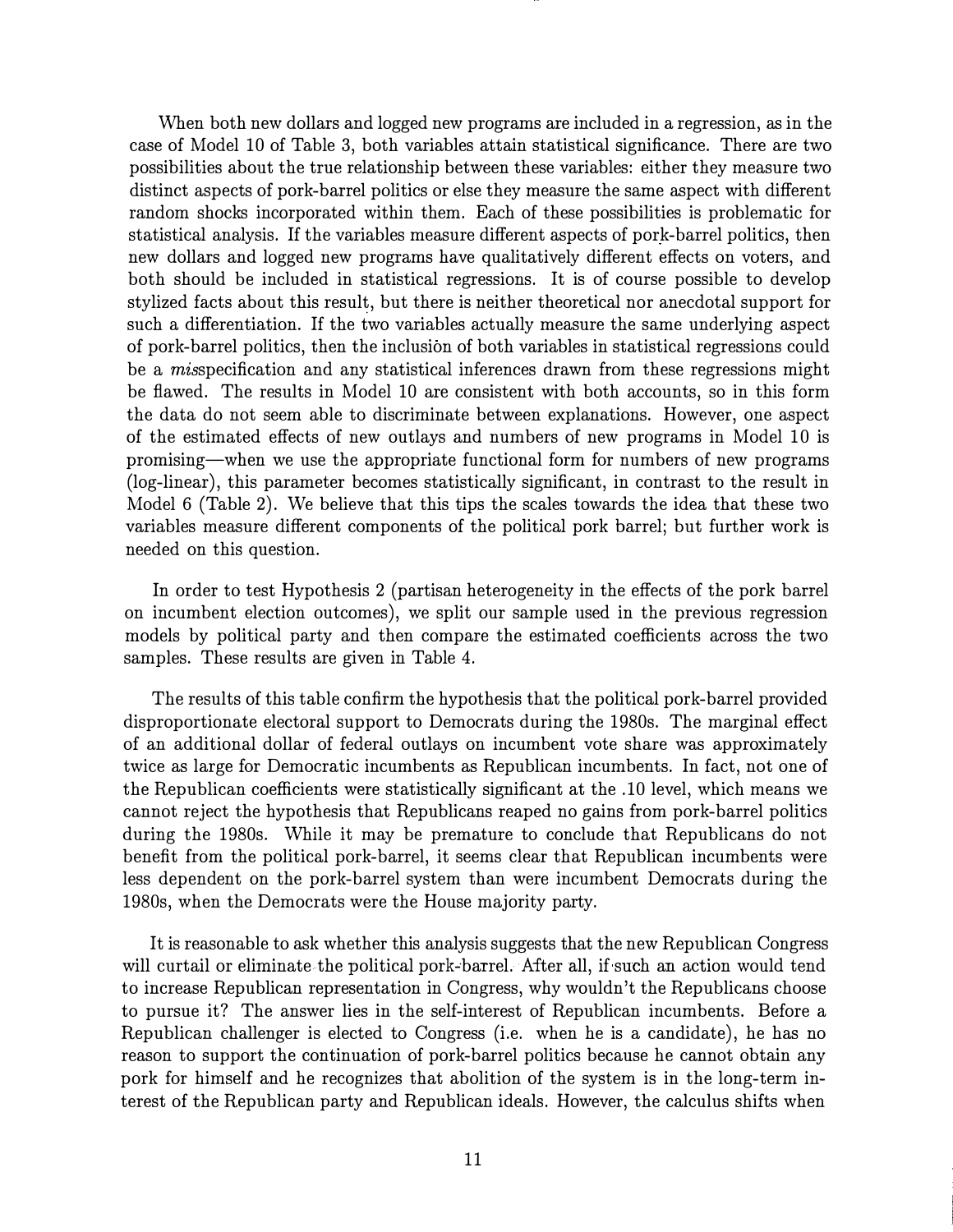the Republican challenger finds himself elected to Congress. He discovers that he can in fact reap electoral benefits through the political pork-barrel (although an otherwise identical Democrat would reap larger benefits) and that he would in fact incur electoral costs through the abolition of the political pork-barrel (although an otherwise identical Democrat would incur larger costs). Thus, while the abolition of the pork-barrel might well benefit the Republican party, the prospect of increased Republican representation in Congress may provide little comfort to the Republican incumbents who must voluntarily lessen their own probabilities of reelection in order to bring about such an increase.

# 5 Discussion

The results in Table 4 demonstrate that the politics of the pork barrel during the 1980s were crucially dependent on the political party of the officeholder. Democratic incumbents strongly benefited from the pork barrel, while Republicans benefited weakly or not at all. These findings speak to two important and related debates in the literature on Congress and legislative-executive relations.

First, there has been a resurgence of interest in the power of the majority party in Congress (Cox and McCubbins 1992; Kiewiet and McCubbins 1991). Our findings can be interpreted as a demonstration of one aspect of the power of the majority party  $$ the ability to direct disproportionate shares of distributive benefits to the districts of partisans. What we might be observing is some form of an equilibrium outcome, in which members of the House majority party receive greater distributive benefits than minority partisans and use those benefits to enhance their relations with constituents.

This, however, is similar to arguments advanced by Jacobson (1990) to explain divided government. He argued that "Congressional candidates are evaluated on their personal character and experience and on their devotion to district services and local issues" (1990: 115), which Democrats are particularly successful at exploiting. So, our results provide support for such a view on divided government (Alvarez and Schousen 1993), in contrast to the arguments advanced by Fiorina (1988).

But our findings also suggest that the two political parties may have differential incentives to continue the system of pork-barrel politics that has characterized the modern House, although it need not be the case that members of the new Republican Congress will actually vote to curtail the political pork barrel. We have provided substantial evidence that the pork barrel survived the changes in the process of budgeting and the constraints imposed on the budget by the huge deficits of the 1980s. Many have remarked at how successful the Republicans seem to have been in constraining the ability of Congress to use discretionary expenditures for political gain in the 1980s. Indeed, the results of our paper suggest a reason for them to do so - curtailment of the political pork-barrel will inflict disproportionate electoral harm on Democratic incumbents. However, our results do show that House incumbents have adjusted to the new realities of budget politics, and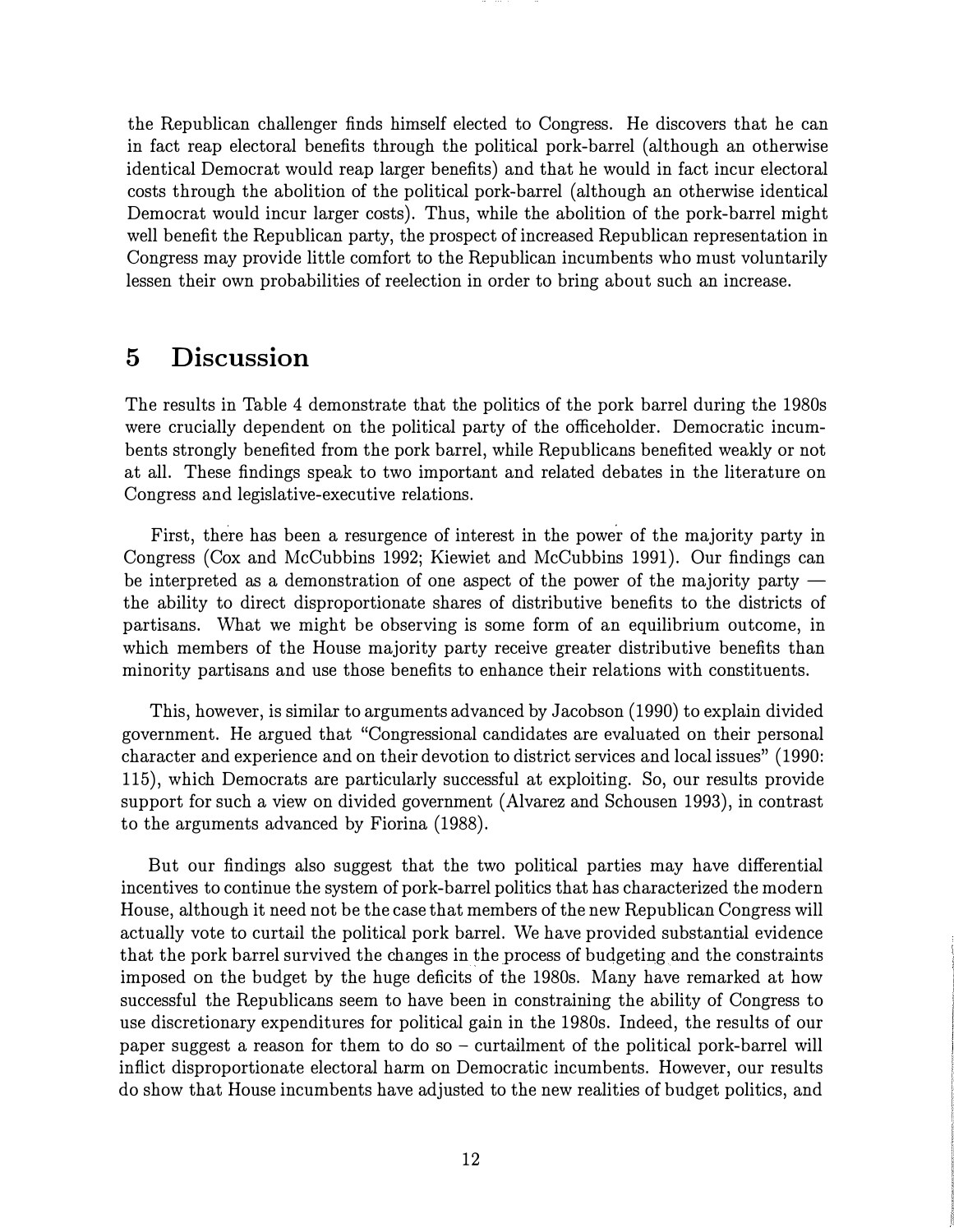that in many instances pork-barrel expenditures continue to be obtained and continue to influence the reelection prospects of incumbent legislators.

What remains to be seen, however, is whether these same findings will hold with a reorganized Congressional institution and a new majority party in the House. Will the new House majority resist the temptation to use their new-found institutional power to bring home the the bacon to their constituents? Will the pork barrel wither and die under dramatic budget cuts? We are in the midst of a wonderful natural experiment, and within a few years we should be in a good position to examine again the effects of party and institution on the distribution of federal expenditures across Congressional districts.

 $\mathcal{L}^{\text{max}}$ 

 $\sim$  10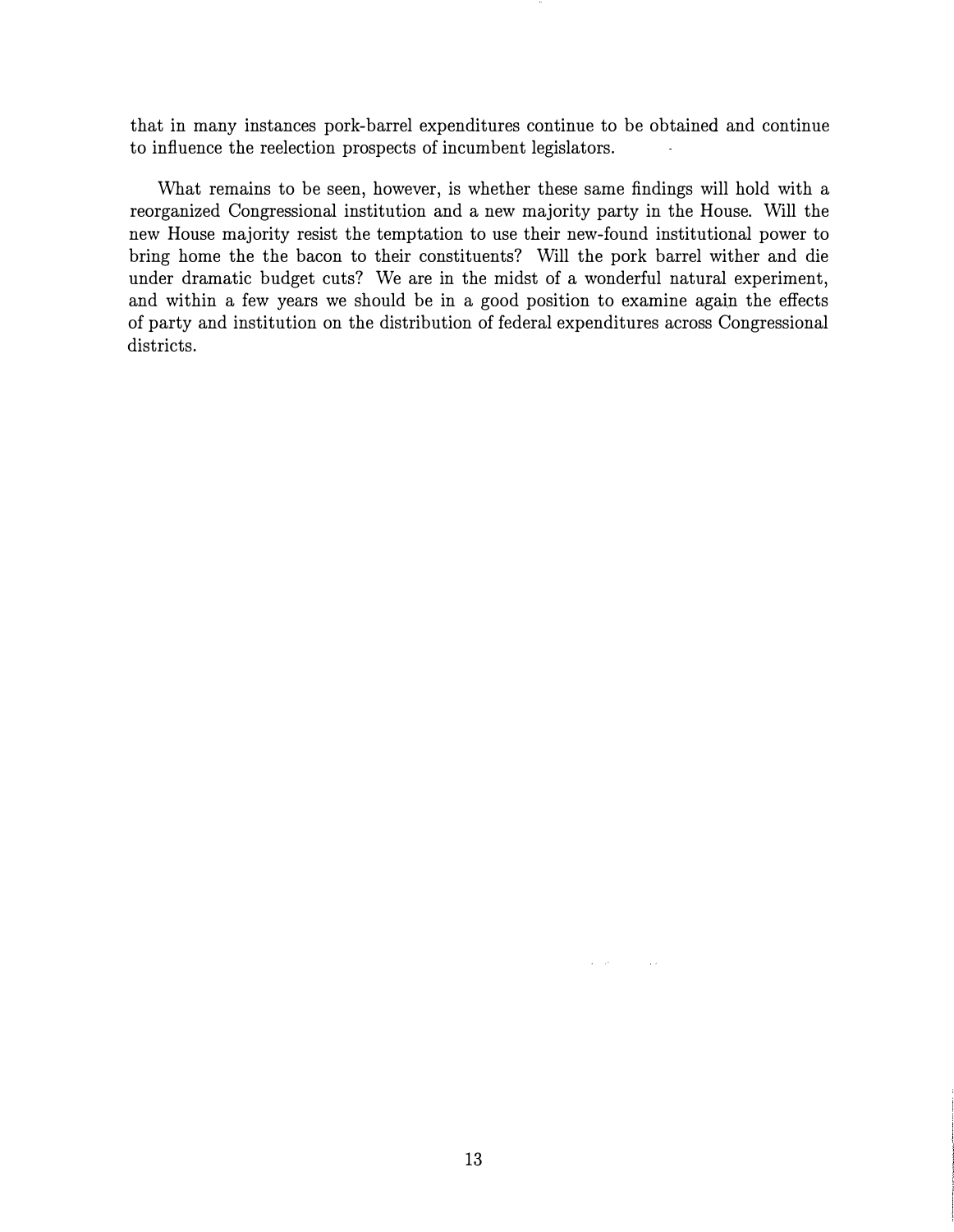| a.ble |  |
|-------|--|
|       |  |

 $\ddot{\phantom{a}}$ 

| Measure                        | Mean | Min. | Max.  | S.D. |
|--------------------------------|------|------|-------|------|
| Real Outlays                   | 22.8 | 6.98 | 126.5 | 11.6 |
| New Real Outlays               | 8.13 | .96  | 55.1  | 5.00 |
| Number of Programs             | 1.89 | .086 | 19.1  | 2.03 |
| Number of New Programs         | .63  | .023 | 7.31  | .71  |
| Real Project Outlays           | .90  | .002 | 13.1  | 1.16 |
| New Real Project Outlays       | .45  | 0    | 9.98  | .65  |
| Number of Project Programs     | .46  | .005 | 7.32  | .56  |
| Number of New Project Programs | .23  | .002 | 5.06  | .30  |
| Real Grant Outlays             | 3.60 | .37  | 58.1  | 5.50 |
| New Real Grant Outlays         | .99  | 0    | 24.7  | 1.86 |
| Number of Grant Programs       | .47  | .001 | 14.9  | .85  |
| Number of New Grant Programs   | .07  | 0    | 1.58  | .15  |

Note: Dollar amounts are in 100 millions; numbers of projects are in thousands.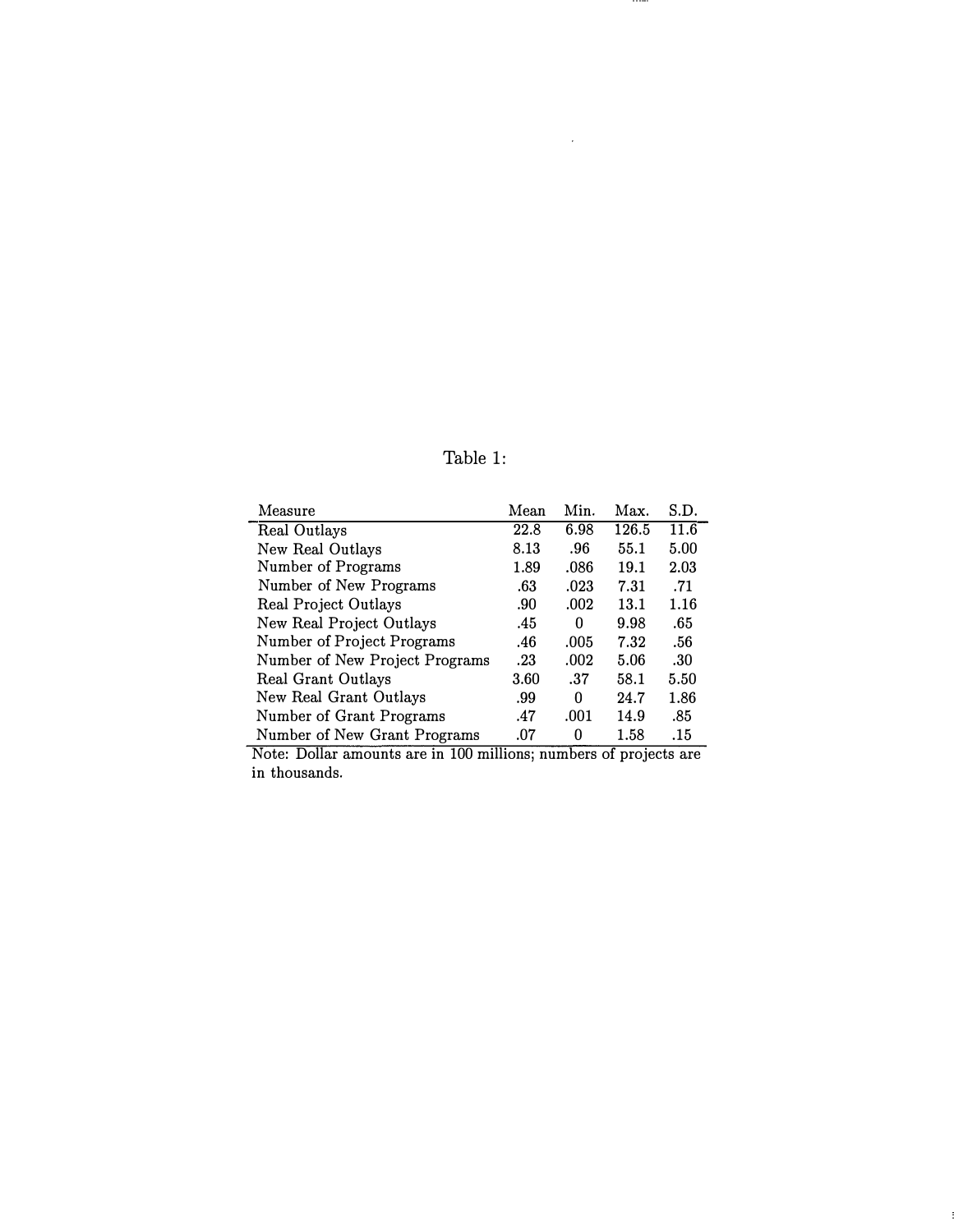|                        | Model 1   | Model 2    | Model 3   | Model 4    | Model 5   | Model 6   |
|------------------------|-----------|------------|-----------|------------|-----------|-----------|
| Intercept              | $66.0**$  | $65.9**$   | $66.6***$ | $66.2**$   | $66.0**$  | $65.9**$  |
|                        | 1.86      | 1.83       | 1.83      | 1.83       | 1.86      | 1.84      |
| Real Outlays           | $.056**$  |            |           |            | $.056**$  |           |
| (100 Millions)         | .018      |            |           |            | .027      |           |
|                        |           |            |           |            |           |           |
| New Real Outlays       |           | $.169**$   |           |            |           | $.132**$  |
| (100 Millions)         |           | .042       |           |            |           | .063      |
|                        |           |            |           |            |           |           |
| Number of Programs     |           |            | $.22***$  |            | .002      |           |
| (Thousands)            |           |            | .10       |            | .15       |           |
|                        |           |            |           |            |           |           |
| Number of New Programs |           |            |           | $1.04**$   |           | .35       |
| (Thousands)            |           |            |           | .30        |           | .44       |
|                        |           |            |           |            |           |           |
| CQ Fall Rating         | $.71***$  | $.73**$    | $.70**$   | $.70**$    | $.71***$  | $.72**$   |
|                        | .19       | .19        | .19       | .19        | .19       | .19       |
| Normal Vote            | $-.40**$  | $-.39**$   | $-.39**$  | $-.39**$   | $-.40**$  | $-.39**$  |
|                        | .02       | .02        | .02       | .02        | .02       | .02       |
|                        |           |            |           |            |           |           |
| Inc. Party             | $.71***$  | .62        | $.78**$   | $.71*$     | $.71*$    | .63       |
|                        | .40       | .40        | .40       | .40        | .40       | .40       |
|                        |           |            |           |            |           |           |
| Inc. Spending Share    | $24.2**$  | $24.1***$  | $24.3**$  | $24.4***$  | $24.2***$ | $24.2***$ |
|                        | 1.30      | 1.29       | 1.30      | 1.30       | 1.30      | 1.30      |
|                        |           |            |           |            |           |           |
| Real Income            | $.19**$   | $.17*$     | $.20**$   | $.20**$    | $.19**$   | $.18*$    |
|                        | .09       | .09        | .09       | .09        | .09       | .09       |
|                        |           |            |           |            |           |           |
| Chal. Quality          | $-1.13**$ | $-1.14***$ | $-1.15**$ | $-1.15***$ | $-1.13**$ | $-1.14**$ |
|                        | .19       | .19        | .19       | .19        | .19       | .19       |
| Scandal                | $-8.37**$ | $-8.26**$  | $-8.32**$ | $-8.33**$  | $-8.37**$ | $-8.28**$ |
|                        | 1.40      | 1.39       | 1.40      | 1.40       | 1.40      | 1.40      |
|                        |           |            |           |            |           |           |
| 1984 Intercept         | $2.20**$  | $1.56**$   | $2.21***$ | $2.08**$   | $2.20**$  | $1.68**$  |
|                        | .53       | .54        | .54       | .53        | .54       | .56       |
|                        |           |            |           |            |           |           |
| 1986 Intercept         | $1.41***$ | $1.11***$  | $1.29**$  | $1.12**$   | $1.41***$ | $1.08**$  |
|                        | .48       | .48        | .48       | .48        | .48       | .48       |
|                        |           |            |           |            |           |           |
| Number of Cases        | 984       | 984        | 984       | 984        | 984       | 984       |
| $ADJ-R2$               | .61       | .61        | .61       | .61        | .60       | .61       |
| Mean Inc. Vote         | 67.7      | 67.7       | 67.7      | 67.7       | 67.7      | 67.7      |
| SE                     | 5.83      | 5.81       | 5.85      | 5.82       | 5.84      | 5.81      |

Table 2: House Incumbent Vote, 1984-1988; Federal Outlays (Monies and Program Totals by District)

Note: Entries are regression coefficients followed by standard errors. Monetary outlays are measured in millions; numbers of projects in thousands. The dependent variable is incumbent share of the two-party vote and the other variables are defined in the text. "\*\*" denotes an estimate statistically significant at the  $p=.05$  level and "\*" at the  $p=.10$  level, both two-tailed tests.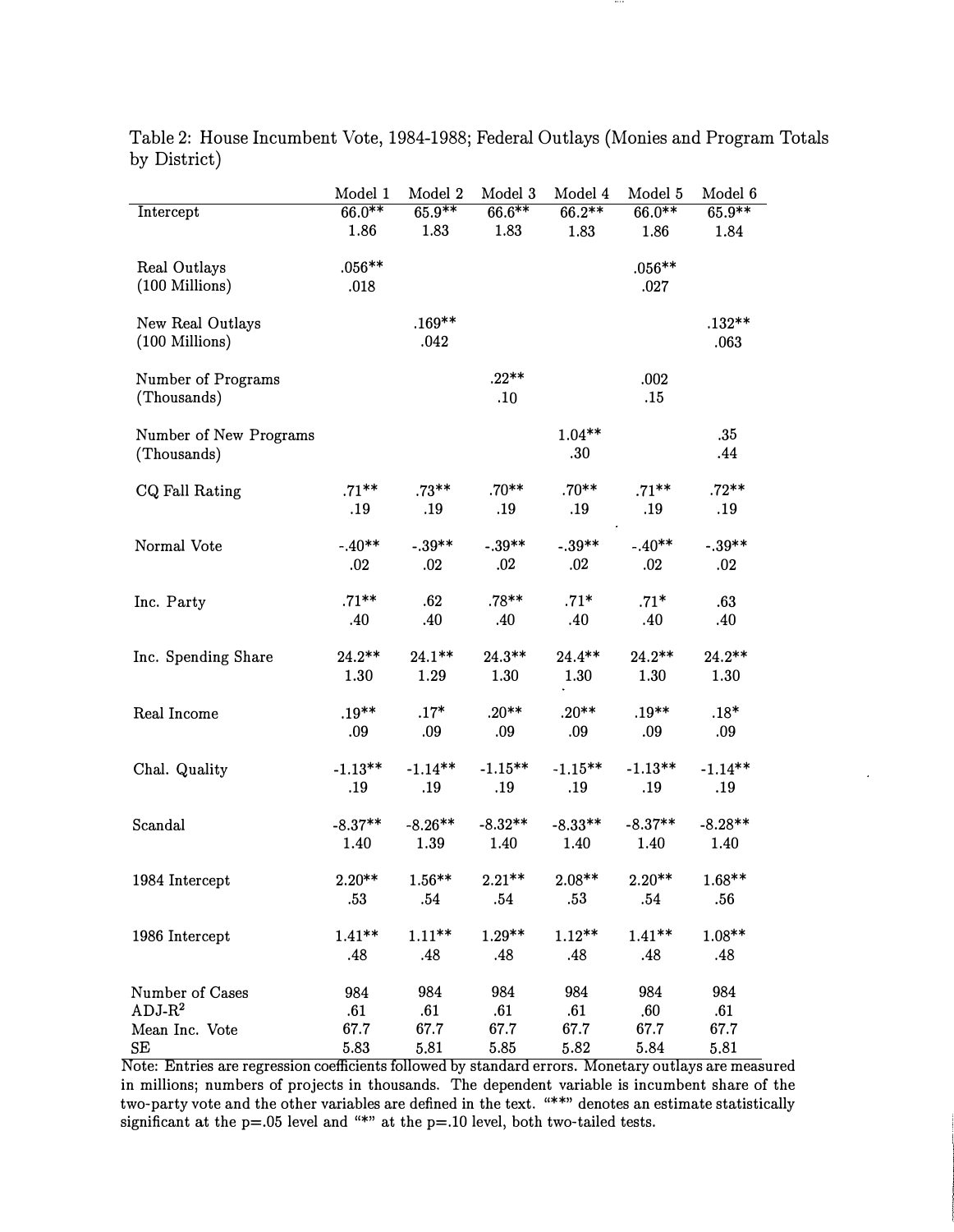|                     | Model 1   | Model 2   | Model 7    | Model 8   | Model 9   | Model 10        |
|---------------------|-----------|-----------|------------|-----------|-----------|-----------------|
| Intercept           | $66.0**$  | $65.9**$  | $60.4***$  | $61.0***$ | $61.3***$ | $62.2***$       |
|                     | 1.86      | 1.83      | 2.59       | 2.33      | 2.69      | 2.43            |
| Real Outlays        | $.056**$  |           |            |           | .027      |                 |
| (100 Millions)      | .018      |           |            |           | .022      |                 |
|                     |           |           |            |           |           |                 |
| New Real Outlays    |           | $.169**$  |            |           |           | $.097*$         |
| (100 Millions)      |           | .042      |            |           |           | .053            |
| Logged Programs     |           |           | $.87**$    |           | $.70**$   |                 |
| (Thousands)         |           |           | .24        |           | .29       |                 |
|                     |           |           |            |           |           |                 |
| Logged New Programs |           |           |            | $0.94**$  |           | $.64**$         |
| (Thousands)         |           |           |            | .22       |           | .28             |
|                     |           |           |            |           |           |                 |
| CQ Fall Rating      | $.71***$  | $.73**$   | $.70**$    | $.70**$   | $.70**$   | $.72**$         |
|                     | .19       | .19       | .19        | .19       | .19       | .19             |
| Normal Vote         | $-.40**$  | $-.39**$  | $-.39**$   | $-.39**$  | $-39**$   |                 |
|                     | .02       | .02       | .02        | .02       | .02       | $-.39**$        |
|                     |           |           |            |           |           | .02             |
| Inc. Party          | $.71*$    | .62       | $.78**$    | $.72*$    | $.74*$    | .64             |
|                     | .40       | .40       | .40        | .39       | .40       | .40             |
|                     |           |           |            |           |           |                 |
| Inc. Spending Share | $24.2**$  | $24.1***$ | $24.5***$  | $24.5***$ | 24.5**    | $24.4**$        |
|                     | 1.30      | 1.29      | 1.30       | 1.29      | 1.30      | 1.29            |
| Real Income         | $.19**$   | $.17*$    | $.21***$   | $.21***$  | $.20**$   | $.19*$          |
|                     | .09       | .09       | .09        | .09       | .09       | .09             |
|                     |           |           |            |           |           |                 |
| Chal. Quality       | $-1.13**$ | $-1.14**$ | $-1.15***$ | $-1.16**$ | $-1.14**$ | $-1.15**$       |
|                     | .19       | .19       | .19        | .19       | .19       | .19             |
| Scandal             | $-8.37**$ | $-8.26**$ | $-8.41**$  | $-8.32**$ | $-8.42**$ | $-8.29**$       |
|                     | 1.40      | 1.39      | 1.40       | 1.39      | 1.40      | 1.39            |
|                     |           |           |            |           |           |                 |
| 1984 Intercept      | $2.20**$  | $1.56**$  | $2.62**$   | $2.19**$  | $2.58**$  | $1.88**$        |
|                     | .53       | .54       | .55        | .53       | .55       | .55             |
|                     |           |           |            |           |           |                 |
| 1986 Intercept      | $1.41**$  | $1.11***$ | $1.17**$   | $1.03**$  | $1.23**$  | $0.99**$        |
|                     | .48       | .48       | .48        | .48       | .48       | .48             |
| Number of Cases     | 984       | 984       | 984        | 984       | 984       | والرقاد فتحاوفه |
| $ADJ-R2$            | .61       | .61       | .61        | .61       | .61       | 984<br>.61      |
| Mean Inc. Vote      | 67.7      | 67.7      | 67.7       | 67.7      | 67.7      | 67.7            |
| SE                  | 5.83      | 5.81      | 5.82       | 5.82      | 5.82      | 5.80            |

Table 3: House Incumbent Vote, 1984-1988, with Logged Programs

Note: Entries are regression coefficients followed by standard errors. Monetary outlays are measured in millions; numbers of projects in thousands. The dependent variable is incumbent share of the two-party vote and the other variables are defined in the text. "\*\*" denotes an estimate statistically significant at the p=.05 level and "\*" at the p=.10 level, both two-tailed tests.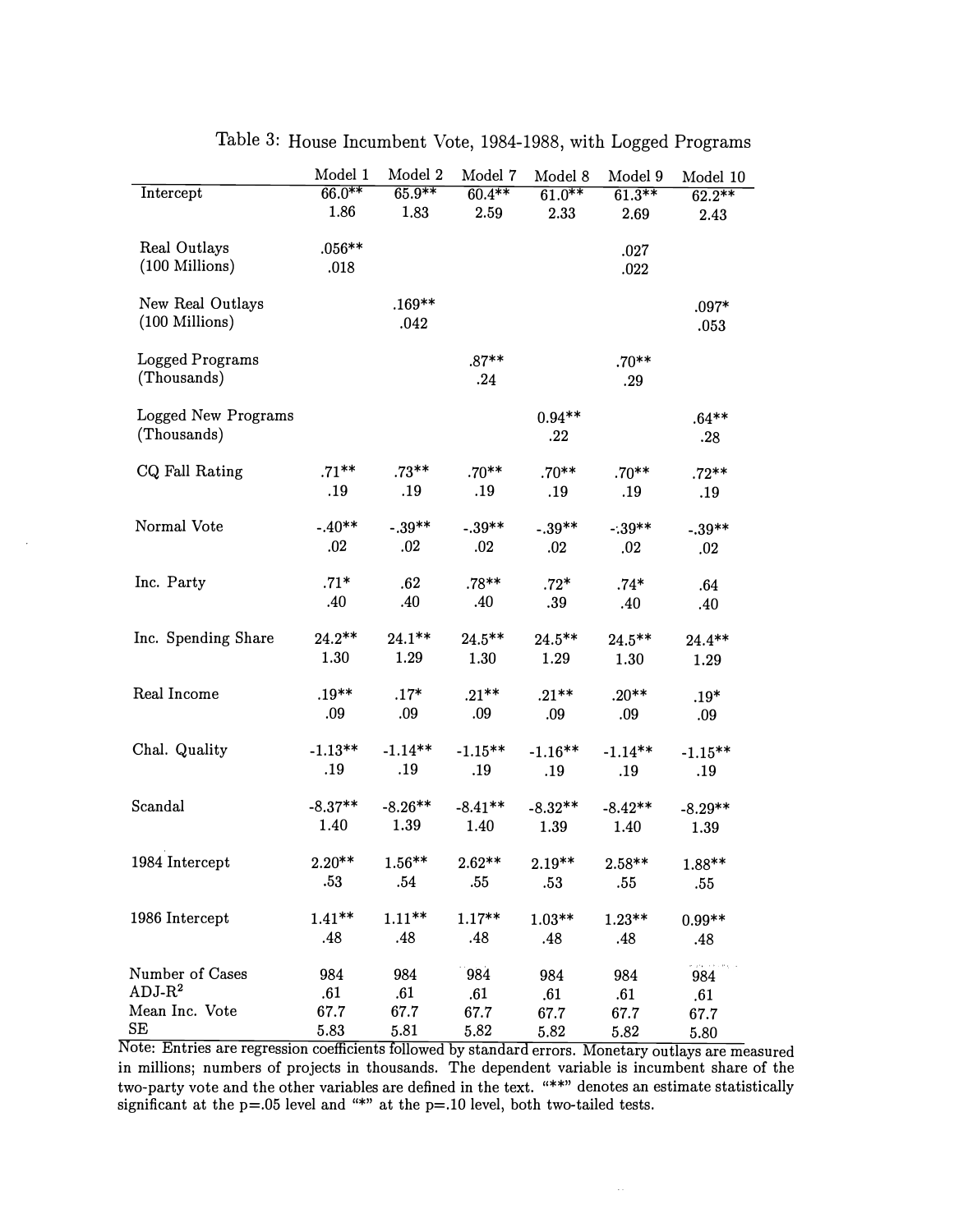|                     | Dem       | Rep       | Dem       | Rep       | Dem        | Rep       |
|---------------------|-----------|-----------|-----------|-----------|------------|-----------|
| Intercept           | $70.1***$ | $54.3***$ | $63.4***$ | $51.5***$ | $64.1***$  | $52.6***$ |
|                     | 2.17      | 2.66      | 2.83      | 3.40      | 2.99       | 3.60      |
|                     |           |           |           |           |            |           |
| New Real Outlays    | $.173**$  | .103      |           |           | .050       | .074      |
| (100 Millions)      | .055      | .065      |           |           | .069       | .079      |
| Logged New Programs |           |           | $1.22**$  | .48       | $1.05**$   | .27       |
|                     |           |           | .29       | .33       | .36        | .40       |
|                     |           |           |           |           |            |           |
| CQ Fall Rating      | .41       | $.80**$   | .32       | $.81**$   | .34        | $.81***$  |
|                     | .26       | .26       | .26       | .26       | .26        | .26       |
| Normal Vote         | $-.43**$  | $-.27**$  | $-.43**$  | $-.26**$  | $-.34**$   | $-.81**$  |
|                     | .03       | .04       | .03       | $.04$ .   | .03        | .04       |
|                     |           |           |           |           |            |           |
| Inc. Spending Share | $20.1**$  | $31.5***$ | $20.5**$  | $31.7***$ | $20.4**$   | $31.6**$  |
|                     | 1.63      | 1.99      | 1.62      | 2.00      | 1.62       | 2.00      |
|                     |           |           |           |           |            |           |
| Real Income         | $.27*$    | $-.02$    | $.28**$   | .01       | $.28**$    | $-.01$    |
|                     | .13       | .12       | .13       | .12       | .13        | .13       |
| Chal. Quality       | $-1.23**$ | $-.83**$  | $-1.22**$ | $-.86**$  | $-1.22***$ | $-.84**$  |
|                     | .26       | .25       | .26       | .25       | .26        | .25       |
|                     |           |           |           |           |            |           |
| Scandal             | $-8.88**$ | $-8.21**$ | $-8.94**$ | $-8.29**$ | $-8.93**$  | $-8.21**$ |
|                     | 1.67      | 2.41      | 1.66      | 2.41      | 1.66       | 2.41      |
|                     |           |           |           |           |            |           |
| 1984 Intercept      | $-.31$    | $3.73**$  | .44       | 4.05**    | .26        | $3.85**$  |
|                     | .71       | .75       | .70       | .74       | .74        | .77       |
| 1986 Intercept      | $2.02**$  | .01       | $2.00**$  | $-.09$    | $1.94**$   | $-0.06$   |
|                     | .66       | .68       | .65       | .69       | .65        | .69       |
|                     |           |           |           |           |            |           |
| Number of Cases     | 560       | 424       | 560       | 424       | 560        | 424       |
| $ADJ-R2$            | .64       | .64       | .64       | .63       | .64        | .63       |
| Mean Inc. Vote      | 67.9      | 67.6      | 67.9      | 67.6      | 67.9       | 67.6      |
| SE                  | 5.93      | 5.20      | 5.88      | 5.21      | 5.89       | 5.21      |

Table 4: House Incumbent Vote, 1984-1988; New Federal Outlays and Majority Party Status (New Monies and New Program Totals by District)

Note: Entries are regression coefficients followed by standard errors. Monetary outlays are measured in millions; numbers of projects in thousands. The dependent variable is incumbent share of the two-party vote and the other variables are defined in the text. "\*\*" denotes an estimate statistically significant at the p=.05 level and "\*" at the p=.10 level, both two-tailed tests.

 $\ddot{\phantom{1}}$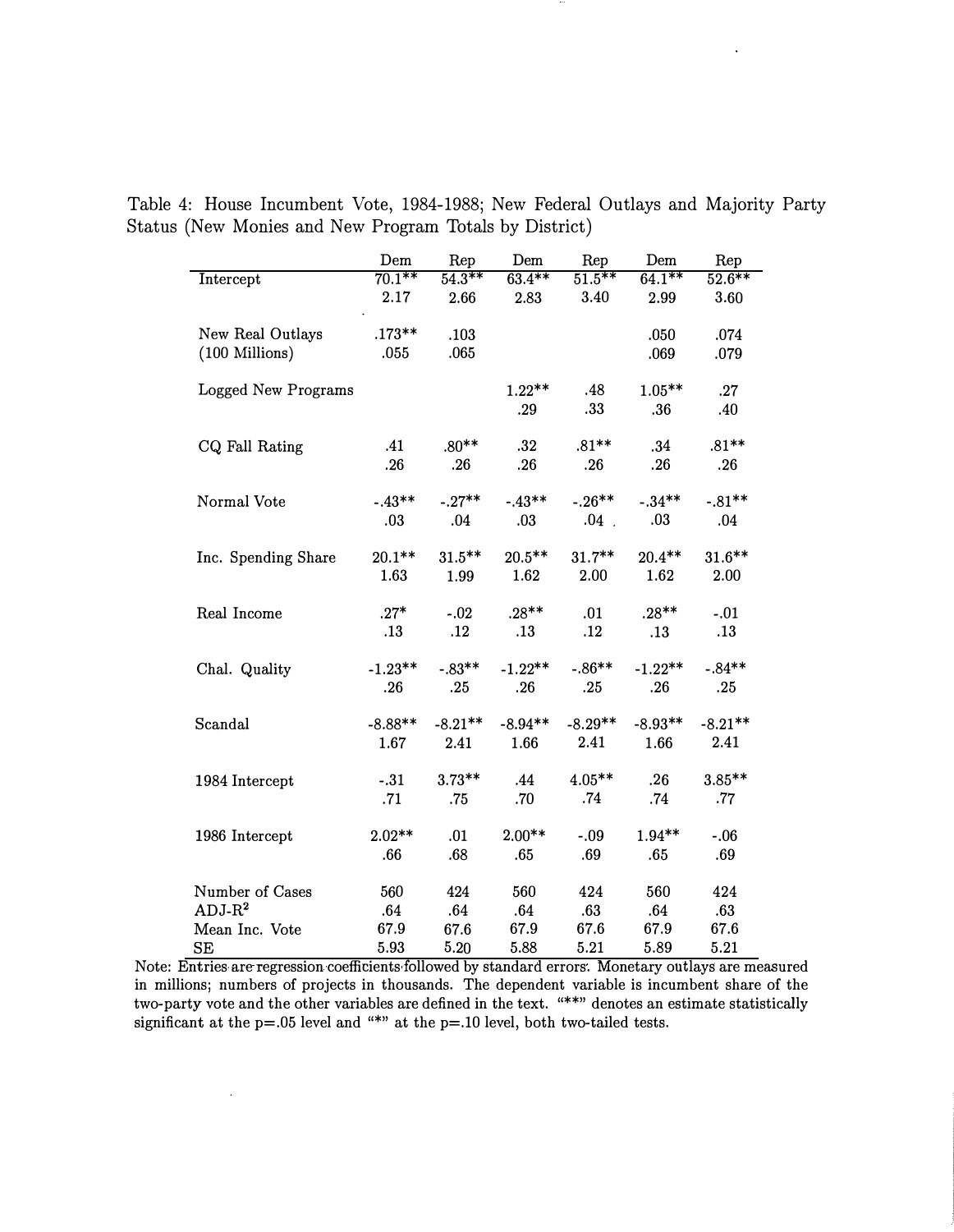## 6 References

- Alvarez, R.M. and P. Gronke. 1995. "Constituents and Legislators: Learning About the Persian Gulf War Resolution." Legislative Studies Quarterly, forthcoming.
- Alvarez, R.M. and J. Saving. 1995. "Congressional Committees and the Political Economy of Federal Outlays." Public Choice, forthcoming.
- Alvarez, R.M. and M.M. Schousen. 1993. "Policy Moderation or Conflicting Expectations? Testing the Intentional Models of Split-Ticket Voting." American Politics Quarterly 21: 410-428.
- Anagnoson, J. T. (1980). Politics in the Distribution of Federal Grants: The Case of the Economic Development Administration. In B. S. Rundquist, Political Benefits. Lexington, MA: Lexington Books.
- Arnold, R. D. (1979). Congress and the Bureaucracy. New Haven: Yale University Press.
- Bianco, W.T. 1994. Trust: Representatives and Constituents. Ann Arbor, MI: University of Michigan Press.
- Bickers, K. N. and R.M. Stein. 1991. U.S. Domestic Assistance Programs Database. Mimeo. Bloomington, IN: Indiana University.
- Bickers K.N. and R.M. Stein. 1994. "Congressional Elections and the Pork Barrel." Journal of Politics 56: 377-399.
- Cain, B., J. Ferejohn and M. Fiorina. 1987. The Personal Vote: Constituency Service and Electoral Independence. Cambridge: Harvard University Press.
- Chernick, H.A. 1979. "An Economic Model of the Distribution of Project Grants." In P. Mieszkowski and W. H. Oakland, Fiscal Federalism and Grants-in-Aid. Washington, D.C.: Urban Institute.
- Cox, G.W. and M.D. McCubbins. 1992. Legislative Leviathan: Party Government in the House. Berkeley: University of California Press.
- Feldman, P. and Jondrow, J. (1984). Congressional Elections and Local Federal Spending. American Journal of Political Science 28: 147-163.
- Fenno, R. F. (1973). Congressmen in Committees. Boston: Little, Brown.
- Fenno, R.F. (1978). *Home Style: House Members in Their Districts*. New York: Harper-Collins Publishers.
- Ferejohn, J. A. 1974. Pork Barrel Politics: Rivers and Harbors Legislation, 1947-1968. Stanford, CA: Stanford University Press.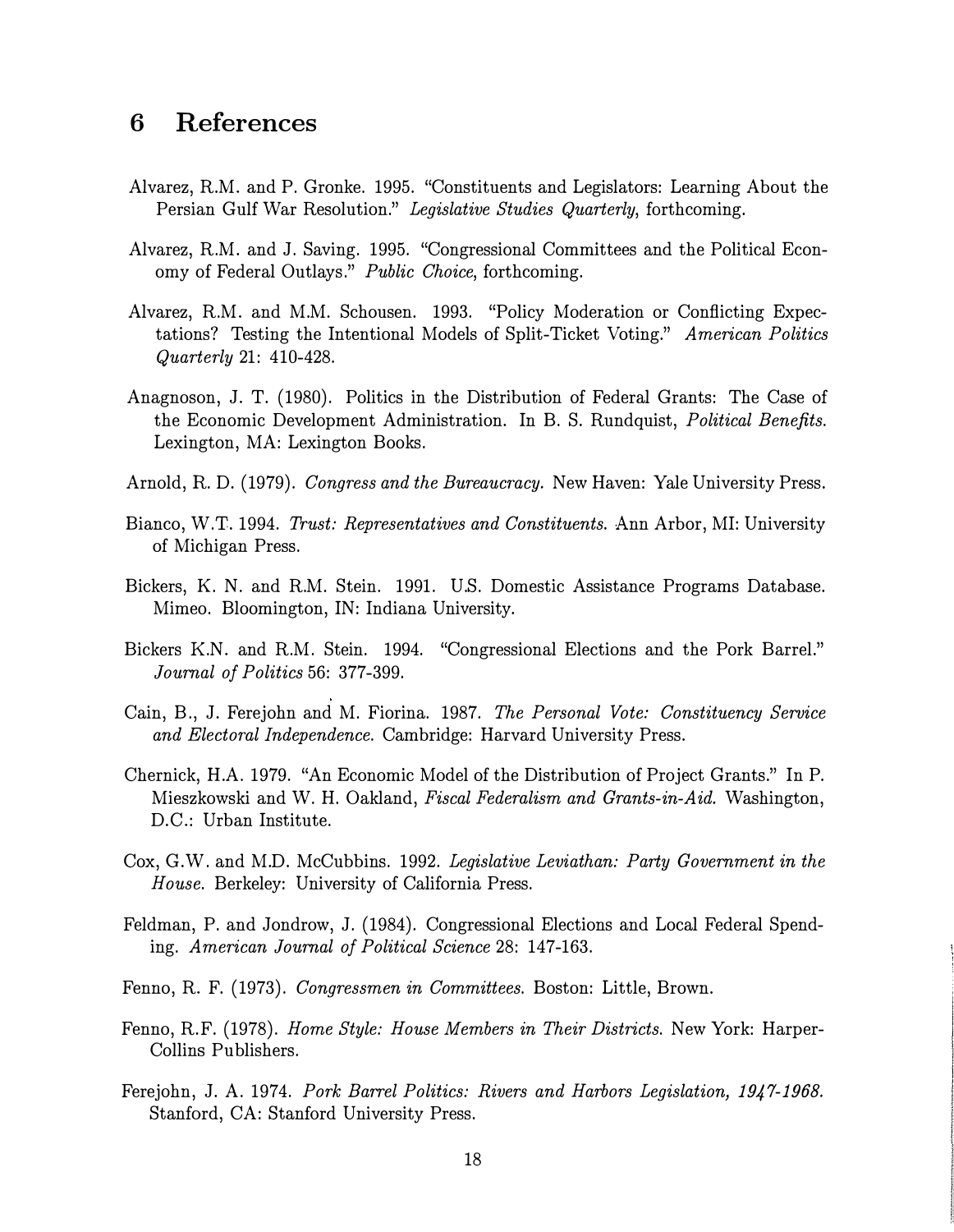- Fiorina, M. P. 1988. "The Reagan Years: Turning to the Right or Groping Toward the Middle?" In The Resurgence of Conservativism in Anglo-American Democracies, edited by Barry Cooper, Allan Kornberg, and William Mishler. Durham, NC: Duke University Press.
- Gist, J. R. and Hill, R. C. (1984). Political and Economic Influences on the Bureaucratic Allocation of Federal Funds: The Case of Urban Development Action Grants. Journal of Urban Economics 16: 158-172.
- Goss, C. F. (1972). Military Committee Membership and Defense-Related Benefits in the House of Representatives. Western Political Quarterly 25: 215-261.
- Jacobson, G.C. 1990. The Electoral Origins of Divided Government. Boulder, CO: Westview Press.
- Johannes, J.R. and J.C. McAdams. 1981. "The Congressional Incumbency Effect: Is It Casework, Policy Compatibility, or Something Else?" American Journal of Political Science 25: 512-538.
- Kiewiet, D.R. and M.D. McCubbins. 1991. The Logic of Delegation: Congressional Parties and the Appropriations Process. Chicago: The University of Chicago Press.
- Krehbiel, K. (1991). Information and Legislative Organization. Ann Arbor, MI: University of Michigan Press.
- Lowi, T. (1964). American Business, Public Policy, Case Studies, and Political Theory. World Politics 15: 677-715.
- Maas, A. 1951. Muddy Waters. Cambridge: Harvard University Press.
- Mebane, W. R. 1992. Congressional Campaign Finance and the Pork Barrel. Mimeo. Ithaca, NY: Cornell University.
- Niou, E. and P. Ordeshook. 1985. Universalism in Congress. American Journal of Political Science. 29: 246-290.
- Plott, C. 1968. Some Organizational Influences of Urban Renewal Decisions. American Economic Review 58: 306-321.
- Rich, M. J. 1989. Distributive Politics and the Allocation of Federal Grants. American Political Science Review 83: 193-213.
- Rundquist, B. S. and Ferejohn, J. A. (1975). Observations on A Distributive Theory of Policy-Making: Two American Expenditure Programs Compared. In C. Liske, W. Loehr, and J. McCamant, Comparative Public Policy. New York: John Wiley.

Rundquist, B. S. and Griffith, D. E. (1976). An Interrupted Time-Series Test of the